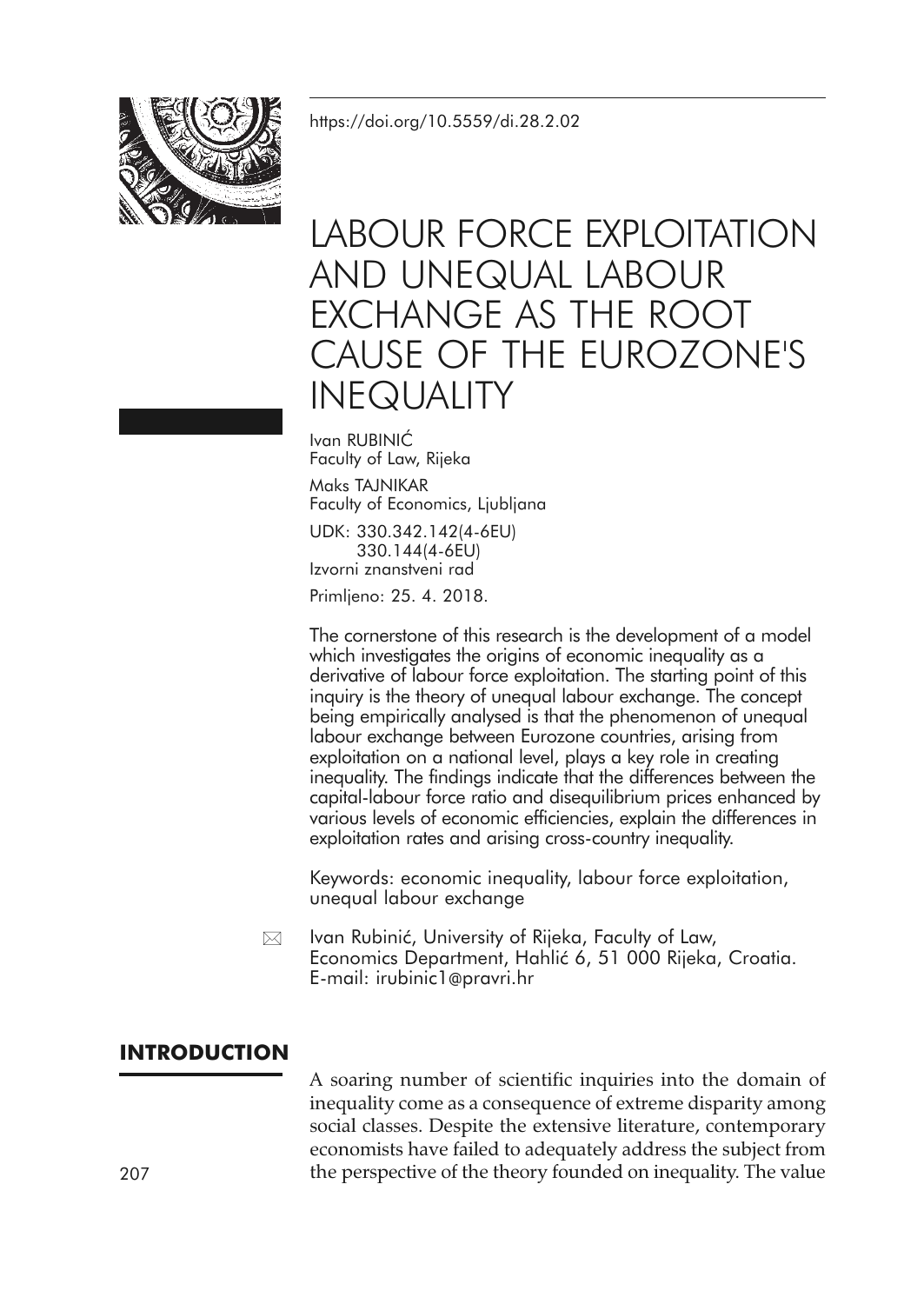RUBINIĆ, I., TAJNIKAR, M.: LABOUR FORCE...

theory, as will be shown, can be used as an impressive explanatory tool regarding inequalities and its usage should be reintroduced. In addition to Piketty (2015, p. 26), such a stance is supported by Desai (1974, p. 55), who concludes: "We need value theory to make sense of why prices and profits are what they are and thereby to understand why capitalist societies are ridden by inequality and class divisions".

This paper investigates the cross-country inequalities, through the construction of a model similar to that of Marx, and influenced by the work of Amin (1974). The empirical part of this study encompasses Eurozone's single/unique market, allowing for the straightforward implementation of a theoretical model.

From the Marxian viewpoint, inequality represents an intrinsic component of capitalistic societies arising from the private property institute. To paraphrase Dragičević (1979, p. 1488), inequality represents the result of disparities in production, where there exists a distinction among those who own the means of production and enjoy the surplus value (capitalists) and those who sell their labour and produce the value for the first group (workers)". Consequently, as argued by Bose (1980, p. 10), inequality emerges and its study must depart from the notion of exploitation.

Inequality is further enhanced when the country is involved in international trade. Accordingly, cross-country inequality is studied as a function of the unequal labour exchange arising from exploitation on a national level. This exchange describes how much of the consumed labour used by a country for the production of commodities is, through trade, recognised within that country. In his review of the unequal exchange theories, Brolin (2007) displays the breakdown of the matter, which can serve as an introduction into the topic that is omitted within this paper. According to Brolin, the theory of unequal exchange can be traced back to Ricardian socialists. Among economists dealing with the topic, Bauer, Grossmann, and Prebisch must be mentioned, in addition to Emmanuel who widely popularised the theory. Emmanuel (1972, p. 265) holds unequal exchange as an elementary transfer mechanism, whereby value is transferred from one group of countries to another, enabling the advanced countries to grow at the expense of the less advanced ones. The importance of unequal exchange in the case of the Eurozone is investigated by Seretis & Tsaliki (2016, p. 449), who concluded that due to the trade "the weak eurozone countries constantly reimburse for the well-being of the strong ones".

The research is based on a set of so-called conclusions, which allow cross-country inequalities to be taken into consideration, in addition to allowing for the authors' transition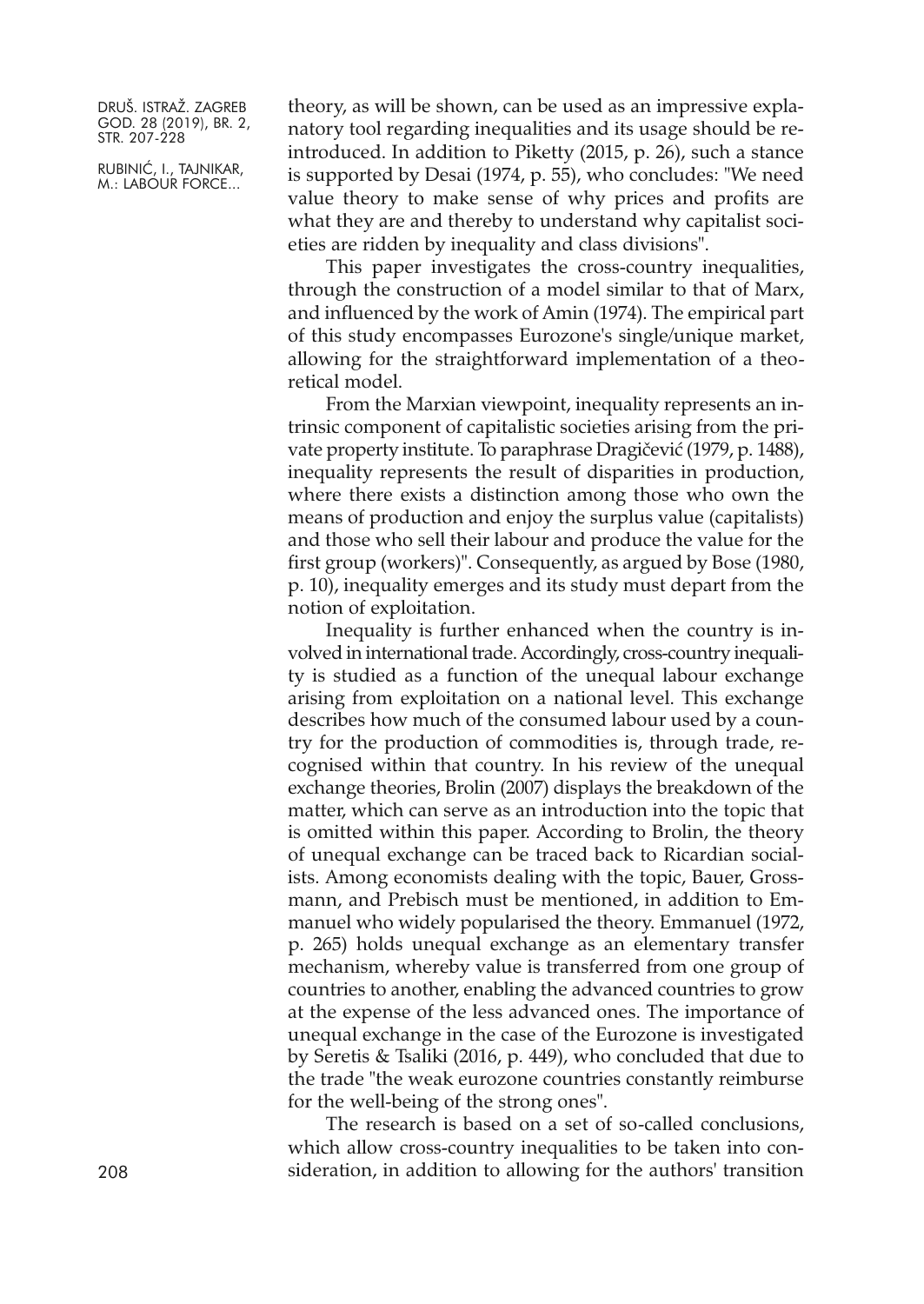RUBINIĆ, I., TAJNIKAR, M.: LABOUR FORCE...

from a theoretical to empirical model. The objective of this research is to test whether the economic reality corresponds to the conclusions and to confirm that unequal labour exchange is the cause of the inequality, determining the perspective, and wellbeing of the country.

This research is divided into seven sections. After the introduction, the authors present the model's theoretical framework within the second and third sections. The fourth section is comprised of the empirical model, which uses a data set and assumptions displayed in the fifth section. Section six presents empirical findings. Section seven concludes.

# **THE UNDERSTRUCTURE OF THE THEORETICAL MODEL**

The economic model is comprised of two coexisting systems. The first being an intrinsic/invisible value system as the expression of abstract labour, and the second being the extrinsic/visible price system based on commodity fetishism. The authors hold that it is in accordance with Marx that these systems are connected through an underlying physical system<sup>1</sup> which expresses commodity production. Accordingly, the authors assume

Conclusion 1**:** *Price and value systems can be connected via physical surplus, defined as the difference between the total commodities produced and inputs used*.

According to van Schaik (1976, p. 3), physical surplus is an essential part of the physical system of a productive economy (an economy in which production exceeds productive consumption). In such a model, the physical system is expressed as

$$
Ix - Ax = s \tag{1}
$$

where *I* is the unit matrix, *x* is the column vector of production, *A* is the input (coefficient) matrix, and s is the column vector of physical surpluses. In line with van Schaik (1976, p. 25), equation (1) can be rearranged as

$$
s = (I - A)x \tag{2}
$$

*A* consists of technological coefficients expressing the economy's cross-sector production relations. *A* is a nontrivial, nonnegative square matrix whose maximum column sum norm is less than one, ensuring the technique (*A, I*) to be productive (on the set of production vectors where the physical surplus is well defined). Therefore, the existence of the physical surplus is a consequence of the technique properties used.

Conclusion 2 *A physical surplus is considered a bundle of commodities which workers, through production, take from nature*.

Consequentially, the efficiency of this process and the 209 size of the bundle are determined by the technique used.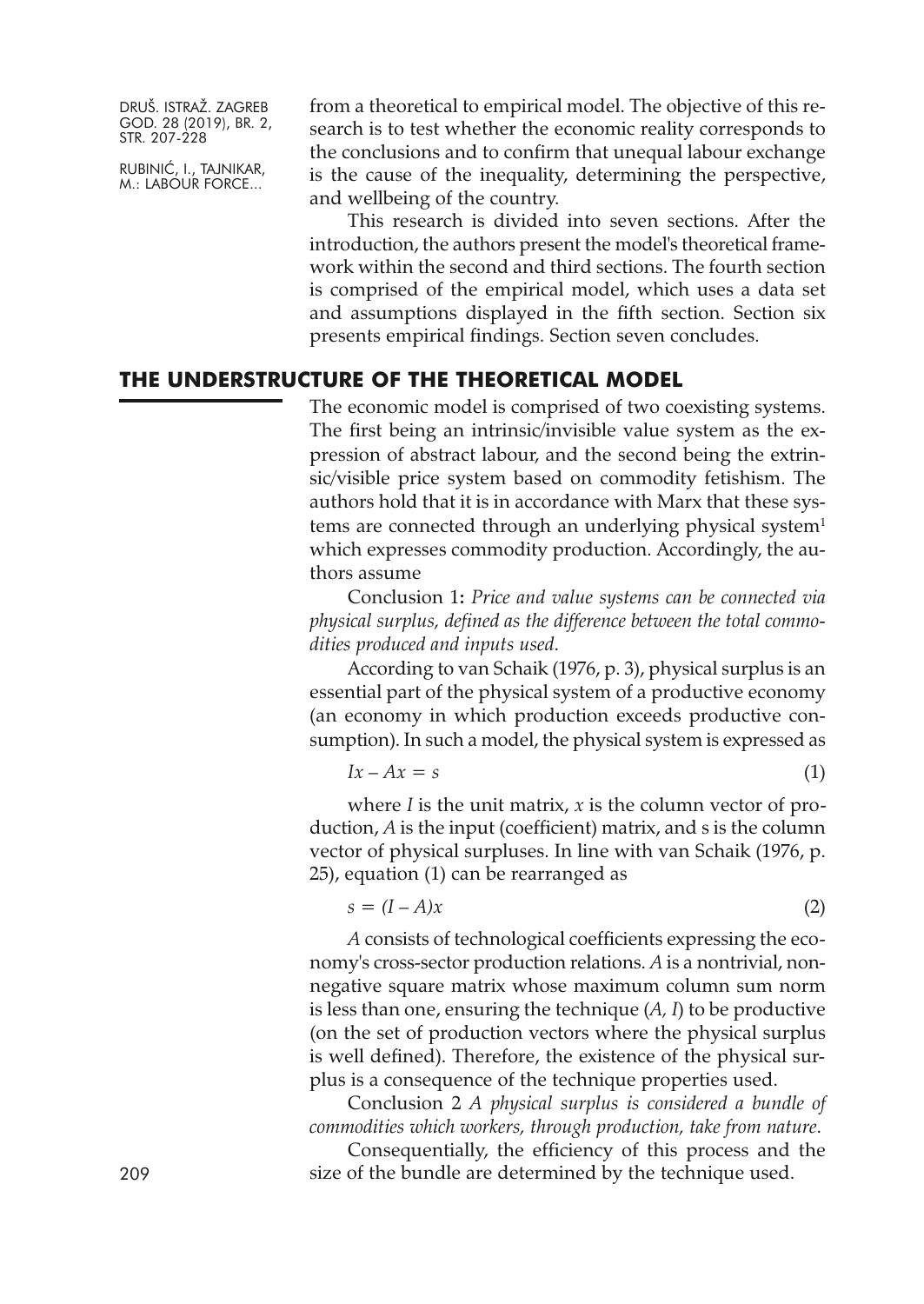RUBINIĆ, I., TAJNIKAR, M.: LABOUR FORCE...

If a physical surplus is expressed as the quantity of labour consumed through its production, or the value of the commodity within the outcome, the result is new value created (hereafter NV). Furthermore, as argued by Marx (1990, p. 293), the commodity value (row) vector (*w*) equates to the socially necessary abstract labour embodied in the unit of commodity. Part of that labour consists of consumed inputs (*wA*), while the other part consists of labour consumed for the production of the physical surplus (Bródy, 1970; Okishio, 1963; Weizsäcker, 1973; Wolfstetter, 1973). Formally,

$$
w = wA + l \tag{3}
$$

Moreover, the scalar product between the consumed labour (row) vector (*l*) and the column production vector is the total labour consumed (L):

$$
L = lx \tag{4}
$$

By using equations (4), (2), and (3), <sup>2</sup> the total labour consumed equals the value of the physical surplus (*ws*):

$$
L = ws \tag{5}
$$

Therefore, it holds that the value of the physical surplus is the quantity of labour consumed through the production of the physical surplus, i.e. new value created:

$$
NV = ws = L \tag{6}
$$

If the physical surplus is expressed through the prices of commodities of which it consists, then such an outcome is the national income (hereafter, NI):

$$
NI = ps \tag{7}
$$

where *p* is the commodities price (row) vector.

The physical surplus vector can, in addition to the physical system, be computed using the price system, where the price value of the physical surplus is a dual of physical surplus (van Schaik, 1976, p. 33), defined as:

$$
v = p(I - A) \tag{8}
$$

where *v* denotes a row vector of the physical surplus in the price system, defined as the difference between the physical surplus output (*pI*) and input (*pA*), both expressed in terms of price. Applying equation (2) to (7) and combining the result with equation (8) yields the second expression of the NI:

$$
NI = ps = vx \tag{9}
$$

Accordingly, Conclusion 3 NV *is defined as the expression of the physical surplus in the amount of labour spent on its production, while* NI *is defined as the expression of the surplus in price terms.*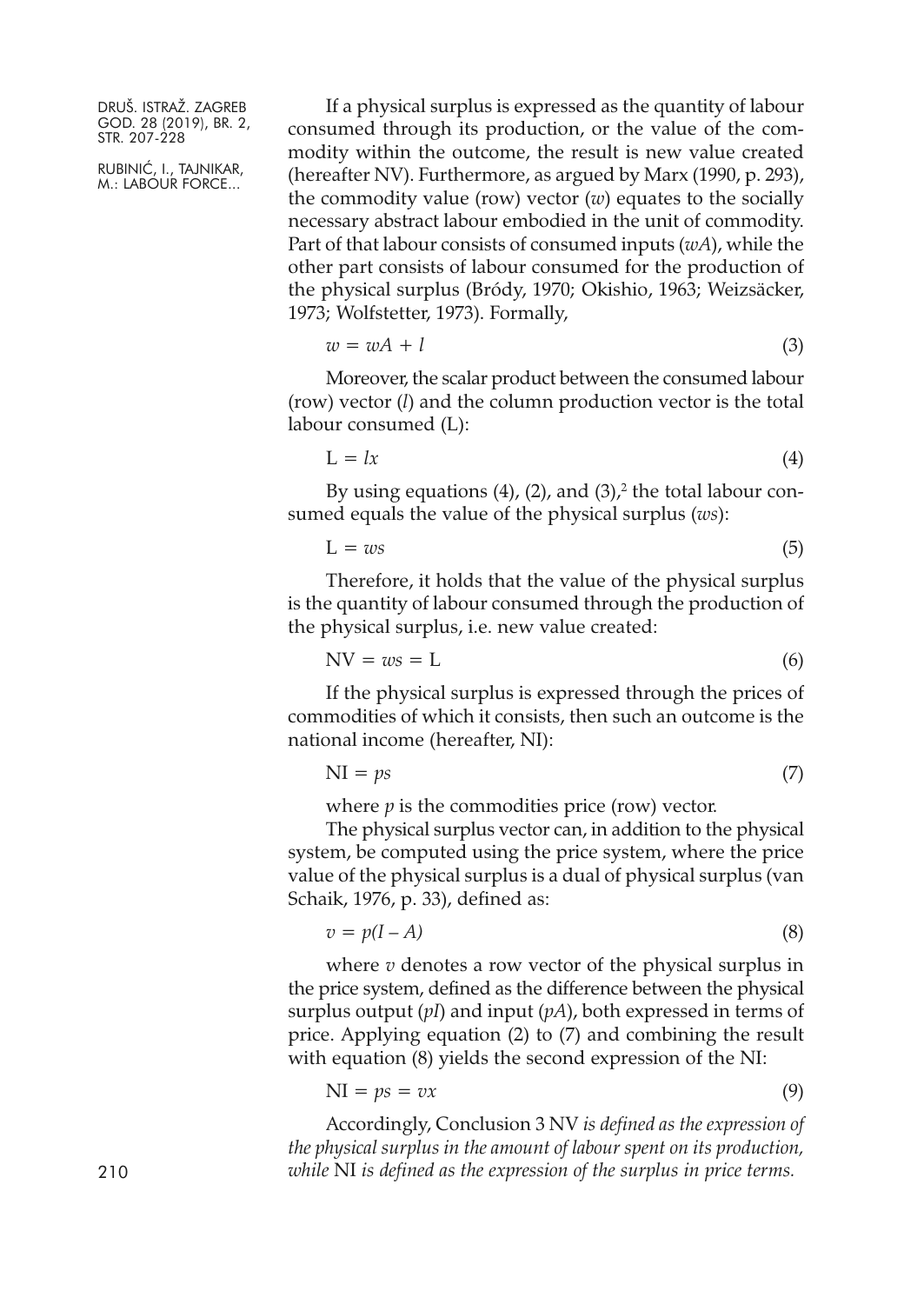RUBINIĆ, I., TAJNIKAR, M.: LABOUR FORCE...

From the combination of equations (3), (4), and (8), assuming equivalence between commodity value vector and price vector  $(w = p)$ , it follows that

$$
vx = L \tag{10}
$$

Consequently,

$$
NI = ps = vx = L = ws = NV
$$
 (11)

In this case, NI is equal to the total quantity of labour consumed, or NV. It must be noted that in reality, the equality between *w* and *p* is non-existent because they express distinct categories (labour quantity and monetary magnitudes). However, *w* and *p* can be proportionate if the consumed labour is compensated in its entirety by uniform wage rate w, equal to the value of the physical surplus. In that case, the following holds:

$$
v = w \tag{12}
$$

Then, the price accounting system follows this equation:

$$
pI = pA + \mathbf{w}l \tag{13}
$$

After rearranging, the commodities price vector is obtained as:

$$
p = \mathbf{w}l(l - A)^{-1} \tag{14}
$$

If equations (3) and (14) are combined, it must be the case that:

$$
p = ww \tag{15}
$$

Equation (15) states that the commodity value vector (*w*) is proportionate to the price vector, and that the uniform wage rate (w) is the proportionality factor. Acknowledgement of equations (6) and (7) and the uniform wage rate as a proportionality factor, yields equivalence among NI, NV, and the L. 3

It is imperative to emphasise that the authors did not assume that the sum of the production prices of all commodities is equal to their value, nor that the sum of profits is equal to the sum of surplus values, as was done by numerous researchers (e.g. Borchardt, 1921, p. 36; Desai, 1974; Meek, 1956; Schefold, 2014). The authors base their research on the claim that the physical surplus is reflected in both NV and NI. Accordingly,

Conclusion 4 *If the entire physical surplus equates to the total labour invested in production, it must hold that that surplus, even if it is expressed in price terms* (NI)*, is the result of the labour invested in the physical surplus*.

If equations (12), (4), and (10) hold, since the wage rate is 211 scalar, it follows that the quantity of the labour used by the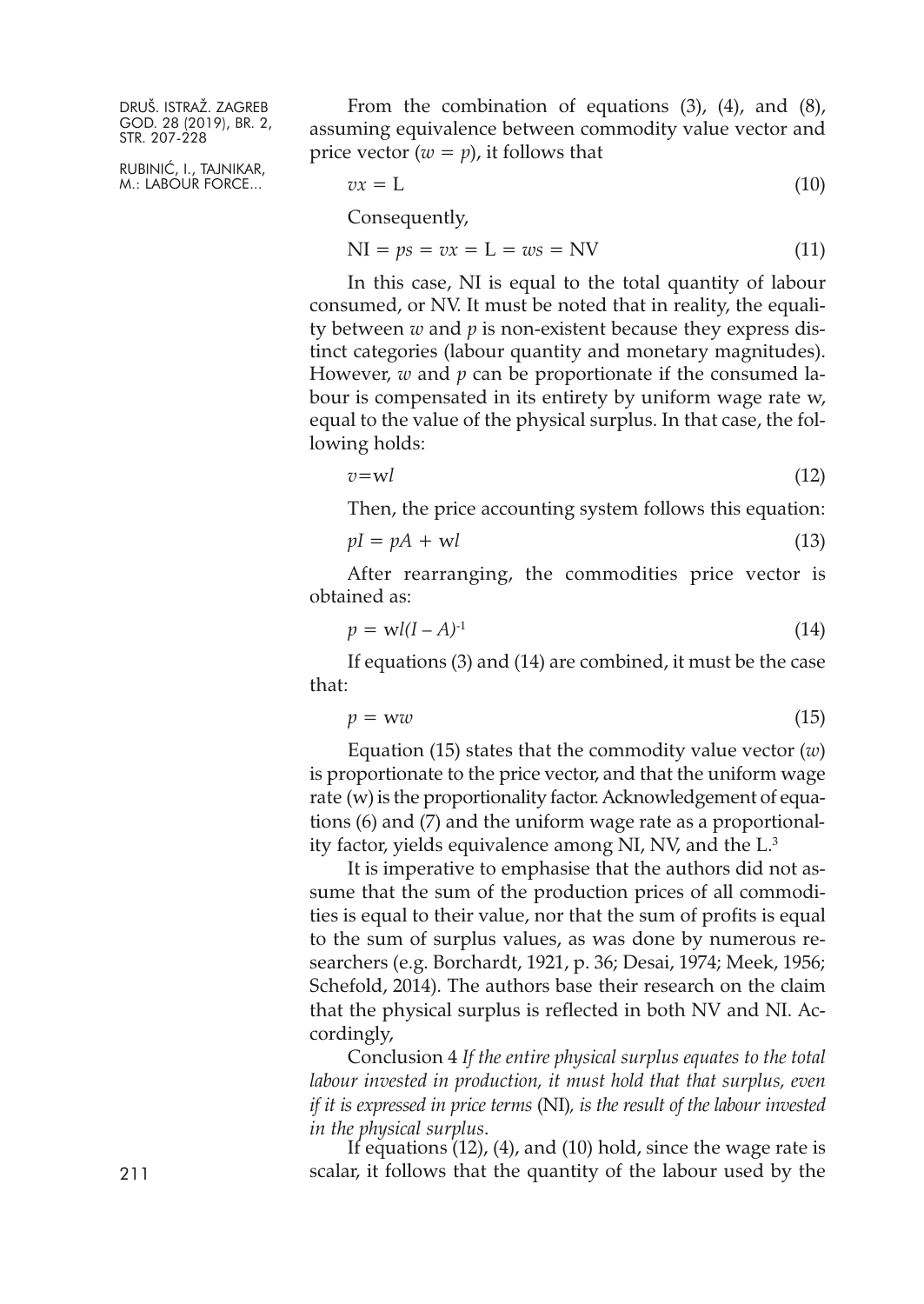RUBINIĆ, I., TAJNIKAR, M.: LABOUR FORCE...

sector is proportionate to the wages received for that labour by the sector. This implies

Conclusion 5 NI *of the individual sector is proportionate to the* NV *of that sector, regarding the quantities of used labour (l) within the sector*.

#### **Production Prices, Labour Force Exploitation, and the Competition**

Equation (13) excludes capital and refers to pre-capitalist modes of production. With the industrial revolution and use of machinery, capital emerges and the capitalist's era takes over, altering the fundamental dynamics of production. Since Marx (1991, p. 126) defined capital as the sum of value invested to produce profit, it is straightforward to conclude that the structural revolution comes as the result of economic activity developing into profit driven activity. The production's objective becomes the creation of profits accompanied by the settling of the workers' wages. With that in mind, henceforth, the focus is placed on the distribution of the produced physical surplus between wages and profits (on the distribution of rewards among respective production factors).

The price of the labour force is established on the market under the interaction of supply and demand (Marx, 1947, p. 24). In accordance with Marxian theory, homogenous, competitive, and mobile labour leads to the formation of a unique price of the labour force.

Conclusion 6 *In the long-run equilibrium, the labour force must have an equal price in all sectors of the economy*.

This price is the theoretical benchmark for labour force mobility and its existence results in the worker's indifference regarding the placement of their labour.

Additionally, profit driven capitalists are moving capital to sectors with high returns. When capital, which is also considered homogenous, competitive, and mobile, reallocates, the increased supply within the high profit rate sectors lowers the profit, while the simultaneous decrease in supply increases profit rates in sectors that were "abandoned". Consequently,

Conclusion 7 *The profit rates tend to equalise with the uniform, inter-sector, profit rate.* 4

Hence, the long-run equilibrium price must ensure equalised prices of the labour force and average profit rate. The prices of commodities obtained in this way are the prices of production, i.e. the production price is the sum of the cost price and average profit (Marx, 1991, p. 257; Borchardt, 1921, p. 35). In order to express the production price as Marx did, one must commence with the explanation of the total capital and profit rate. Marx (1991, p. 266) considered the labour cost as variable capital, whereas total capital used was regarded as the sum of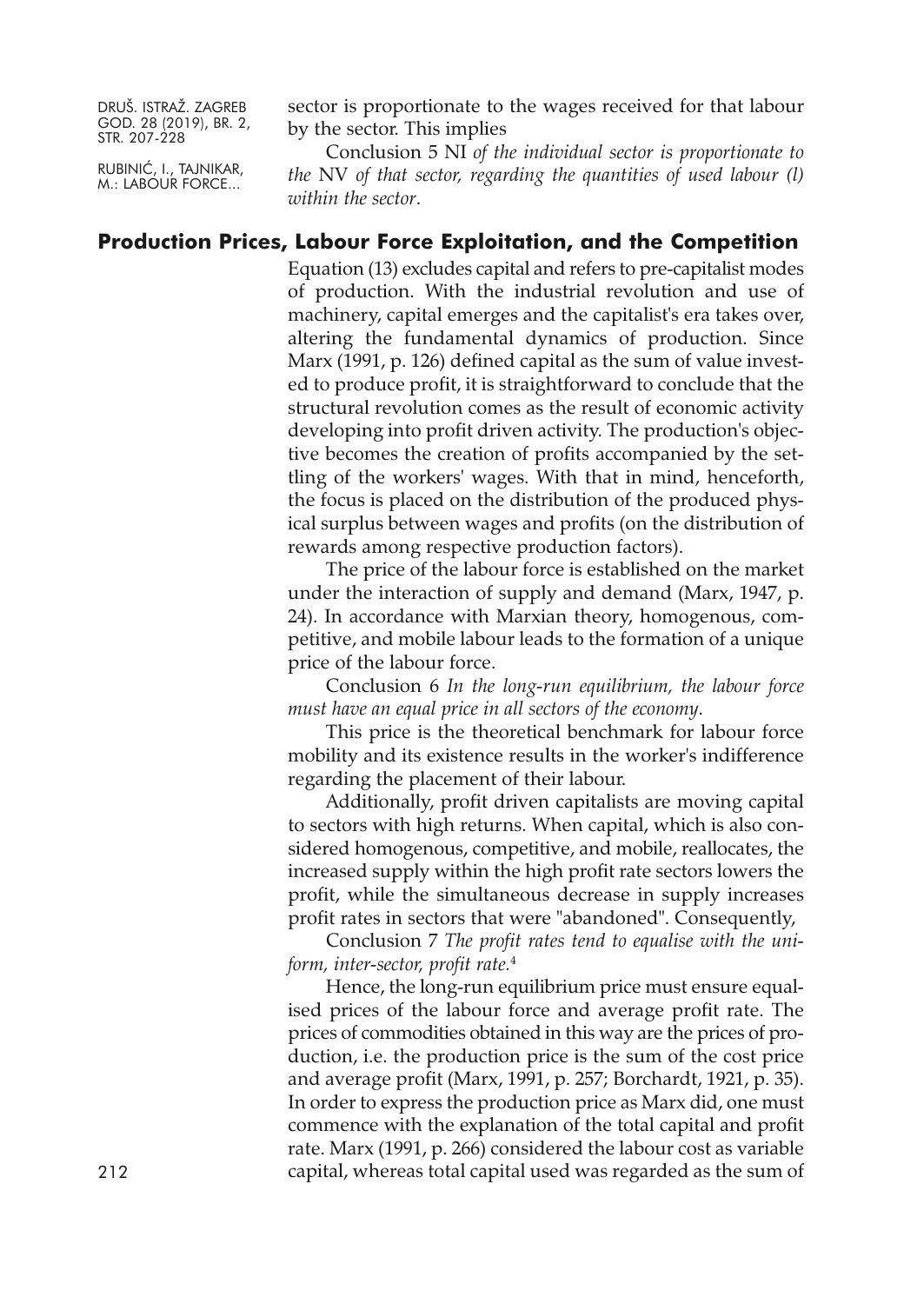RUBINIĆ, I., TAJNIKAR, M.: LABOUR FORCE...

constant and variable capital. He argued that the profit rate is the relationship between surplus value and total capital used (1991, p. 141). Based on this, Okishio (1963, p. 293) expressed production prices as

$$
p = (1 + \pi)(pA + \mathbf{w}l) \tag{16}
$$

where  $\pi$  is profit rate. Production prices can also be derived from the work of Sraffa (1960). Whereas, the abovementioned relationship is different (Newman, 1962; van Schaik, 1976, p. 40). Formally,

$$
p = (1 + \pi)pA + \mathbf{w}l \tag{17}
$$

In this paper, the authors decided to favour the latter approach. If equations (7), (9), and (17) are connected in aggregate terms, the following holds:

$$
NI = vx = \pi pAx + wlx = ps \tag{18}
$$

Note that NI is the physical surplus expressed through the prices of commodities. By using equation (18), the division of the physical surplus into profits and wages takes place. The price of the labour force enables workers to obtain part of the physical surplus ( $wlx = ps_w$ ),<sup>5</sup> while the rest remains as profit  $(\pi pAx = ps - ps_w)$ . If the price of labour were high enough that workers could appropriate the entire physical surplus, profits would be non-existent. Accordingly,

Conclusion 8 *Total profit within the economy is the price category received as the difference between the total physical surplus and its part appropriated by workers*.

If the physical surplus appropriated by the capitalists is compared to the surplus appropriated by the workers (expressed via commodity values), the result is the exploitation rate (*e*)

$$
e = (ws - ws_w)/ws_w \tag{19}
$$

As emphasized by Marx (1990, p. 320) and Morishima (1973, p. 46), *e* shows how much of the labour workers invest for their reproduction in comparison to how much of their labour is appropriated by capitalists. <sup>6</sup> Therefore, "a positive rate of exploitation is merely a necessary condition for the existence of positive profit" (Okisio, 1963, p. 293).

Comparison of the prices from equations (13) and (17) indicate that the price vectors would be the same if vector *pA* were structurally equal to vector *l*. This cannot be expected due to the unequal capital-labour force ratios (hereafter K/L)7 between sectors. Therefore,

Conclusion 9 *The sector with an above-average* K/L *appropriates a higher share of total profits when being compared to other sectors and vice versa. This leads to above-average prices in sectors with* 213 *above-average* K/L*, resulting in a higher share of gained physical*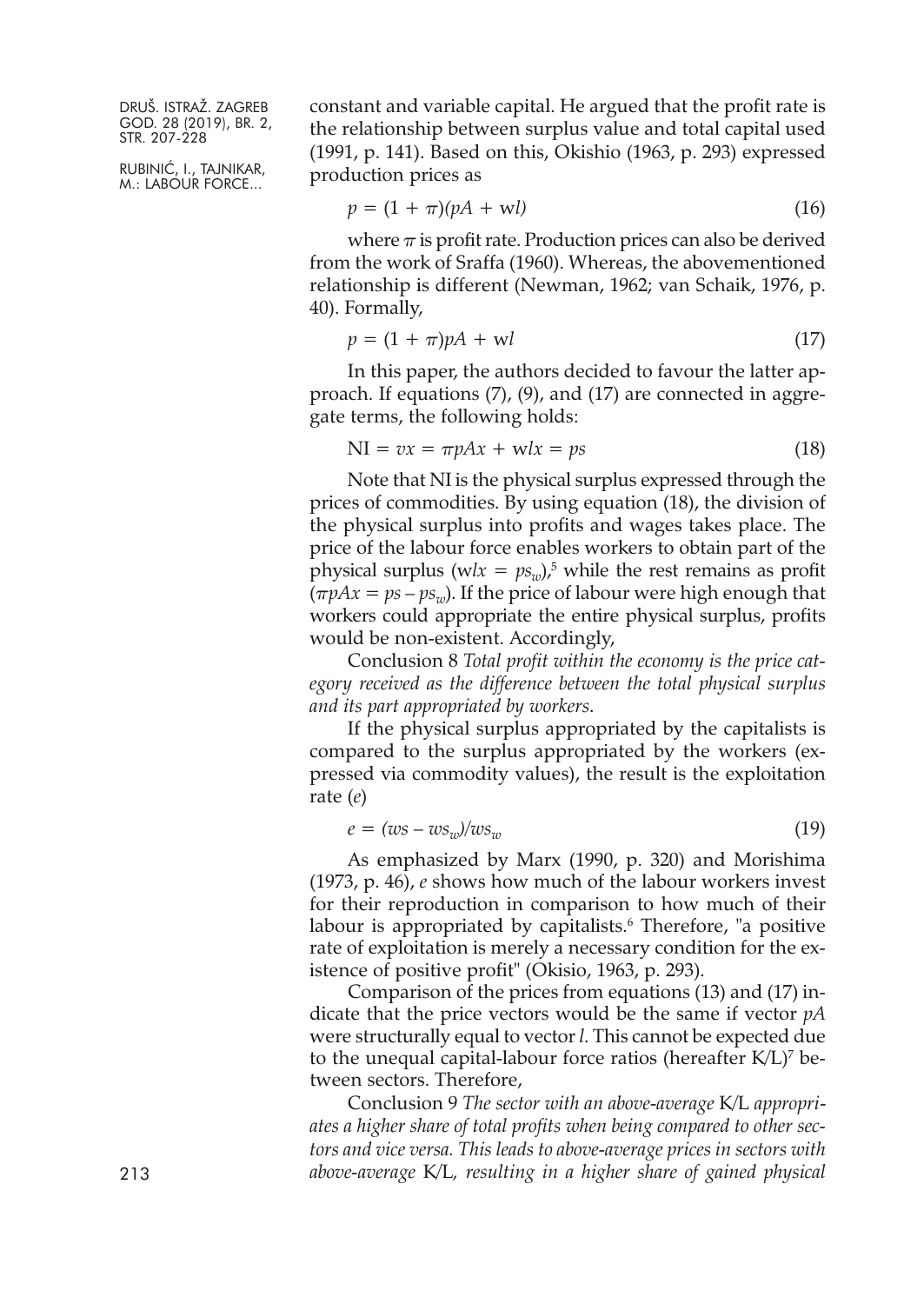RUBINIĆ, I., TAJNIKAR, M.: LABOUR FORCE...

*surplus within the given sector.*

Consequentially, Conclusion 10: *The sectors with aboveaverage* K/L *are appropriating a higher share of the* NI *of the entire economy*.

Since the physical surplus spillover within the sectors is a consequence of technology, the asymmetry arising between sectors is not its outcome. It is the result of the formation of uniform profits influenced by production prices of commodities, constituting physical surplus.

Marx considered two types of competition essential for analysing the importance of market disequilibrium. The first type originates as the outcome of the factor mobility between sectors. Under the influence of this type, average profit and average wage rates are being formed. When such rates are implemented in equations (16) and (17), in accordance with conclusions 6 and 7, production prices are formed. Prior to their formation, existing market prices are fluctuating around the level of production prices, resulting in the creation of the aboveaverage/below-average profits, and leading to

Conclusion 11 *The existence of a positive deviation between market and production prices, according to Marx (1991, p. 882), begets the monopoly prices*.

This happens since above-average prices within certain sectors lead to below-average prices within other sectors, where it must be stated that the presence of the disequilibrium prices does not alter production prices, nor do they alter the physical surplus from equation (7).

The second type is the consequence of inner-sector dynamics. Founded, as argued by Marx (1991, p. 273), on the motivation to reap the extra profit, <sup>8</sup> this type incentivises the capitalists to apply the profit maximising technique which, given that the wage rate is fixed, results in minimising costs per unit of production. This competition can be presented via theoretical case by using the price system from equation (17), in which firms use two factors: technique (*A, I*) and consumed labour (*l*). If, within sector *j*, a single firm implements a more productive technique (*A', I'*) and labour (*l'*), the prices for the sector *j*, as well as average profit and wage rates, will still hold from the equation (17). The firm using an innovative technique will be rewarded with extra profit originating from a more productive performance (Abraham-Frois & Berrebi, 1979). For this firm, the price equation valid for all other firms within sector *j*, will not hold

$$
p_j = (1 + \pi) \sum_i p_i a_{ij} + \mathbf{w} l_j \tag{20}
$$

where,  $p_i$  is the row vector of production prices of inputs within sector  $j$ ,  $a_{ij}$  is the technical coefficient expressing cross-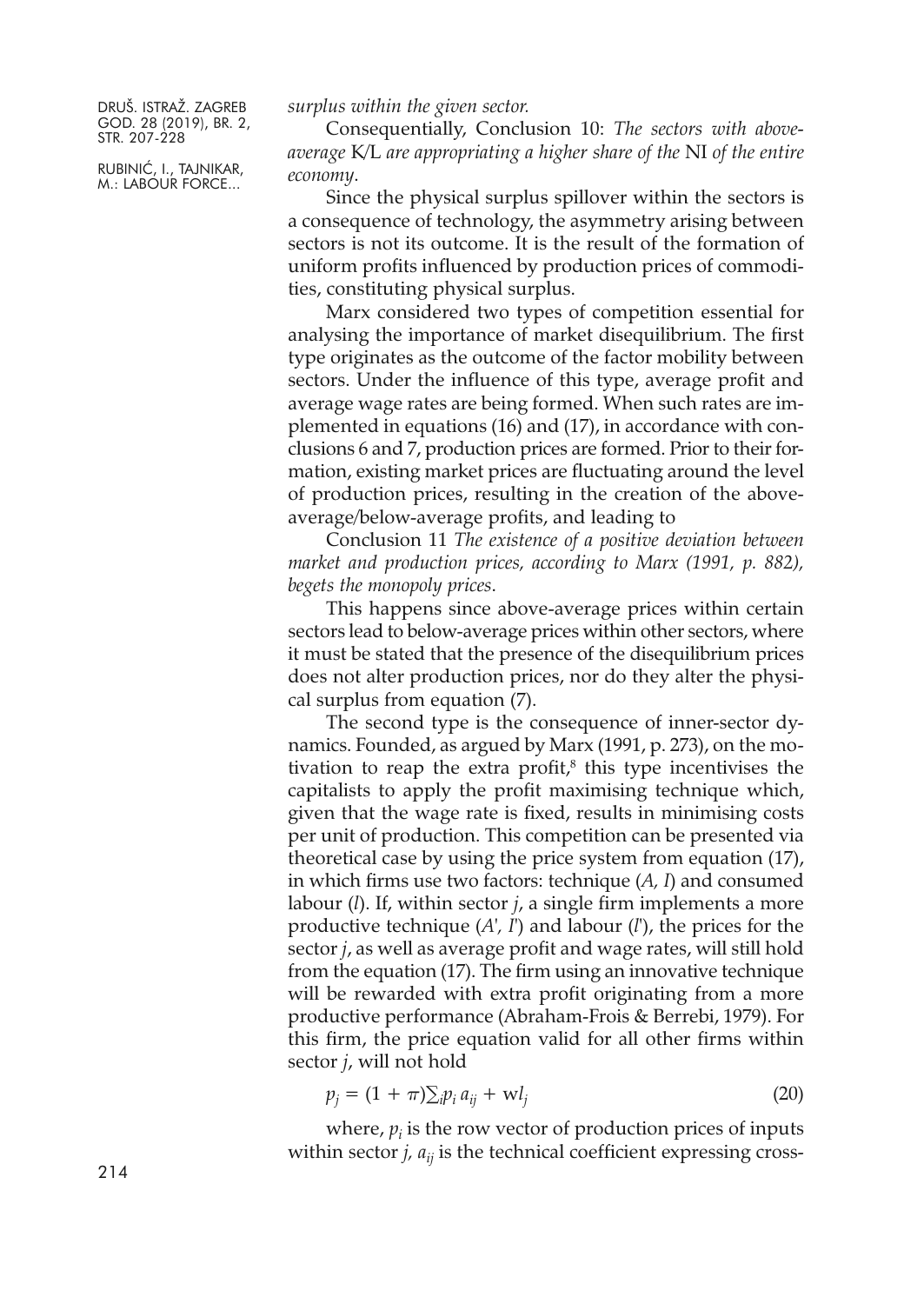RUBINIĆ, I., TAJNIKAR, M.: LABOUR FORCE...

-sector production relations within the economy (the element of *A*), and *lj* is the consumed labour (row) vector within sector *j*. In the case of a more productive firm, the following holds:

$$
p_j = (1 + \pi) \sum_{i} p_i a'_{ij} + w l'_j + \Pi_{ex,j}
$$
 (21)

where Π*ex,j* is extra profit within sector *j*, and *a' ij* and *l' <sup>j</sup>* are the technological coefficient and consumed labour (row) vector, respectively, of the more productive firm.

The Π*ex* remains until the dominant technique is implemented within all firms. In such case, the system from equation (17) would experience alteration consisting of implementation of technology *A'* and labour *l' j* . Consequently,

Conclusion 12 *The second competition type enhances the position of the firm with above-average productivity by adding extra profit, and leading to superior economic performance.*

#### **EMPIRICAL MODEL**

Although Marx was limited to inner-country analysis, the authors argue that applying his approach on a cross-country level is reasonable. This is justified since the analysed countries share a common currency and a single market, which should lead to unobstructed factor mobility. In such an example, matrix *A* indicates (instead of cross-sectorial) cross-country relationships. In accordance with equation (2), the characteristics of the technique used (*A, I*) determine the relationship between member states' production, whereas row vector *l* becomes an indicator of the quantity of the labour consumed within an individual state. Arising from conclusions 2 and 4, the aggregate Eurozone's NI is an expression of the labour invested in the production of the physical surplus within the member states. In such a case, equation (7) holds with the notion that the prices within the equation are proportional to the values (equation 15). From conclusion 5, it follows that the NV of an individual state is indirectly part of the Eurozone's NI, proportional to the quantity of labour consumed given that the wage rates, as factors of proportionality, are the same in all countries.

On these foundations, the authors can calculate the NV of the analysed countries as well as compare the results with the real NI. Deviation between countries' NI and NV is the indicator of how much of the labour used by the country was recognised through the prices of commodities that were produced within that specific country. The latter is what the authors define as "Unequal labour exchange type 1".

Given the specific nature of the Eurozone, the following tendencies are expected: formation of equilibrium prices of 215 goods, services, and labour (conclusion 6), as well as formation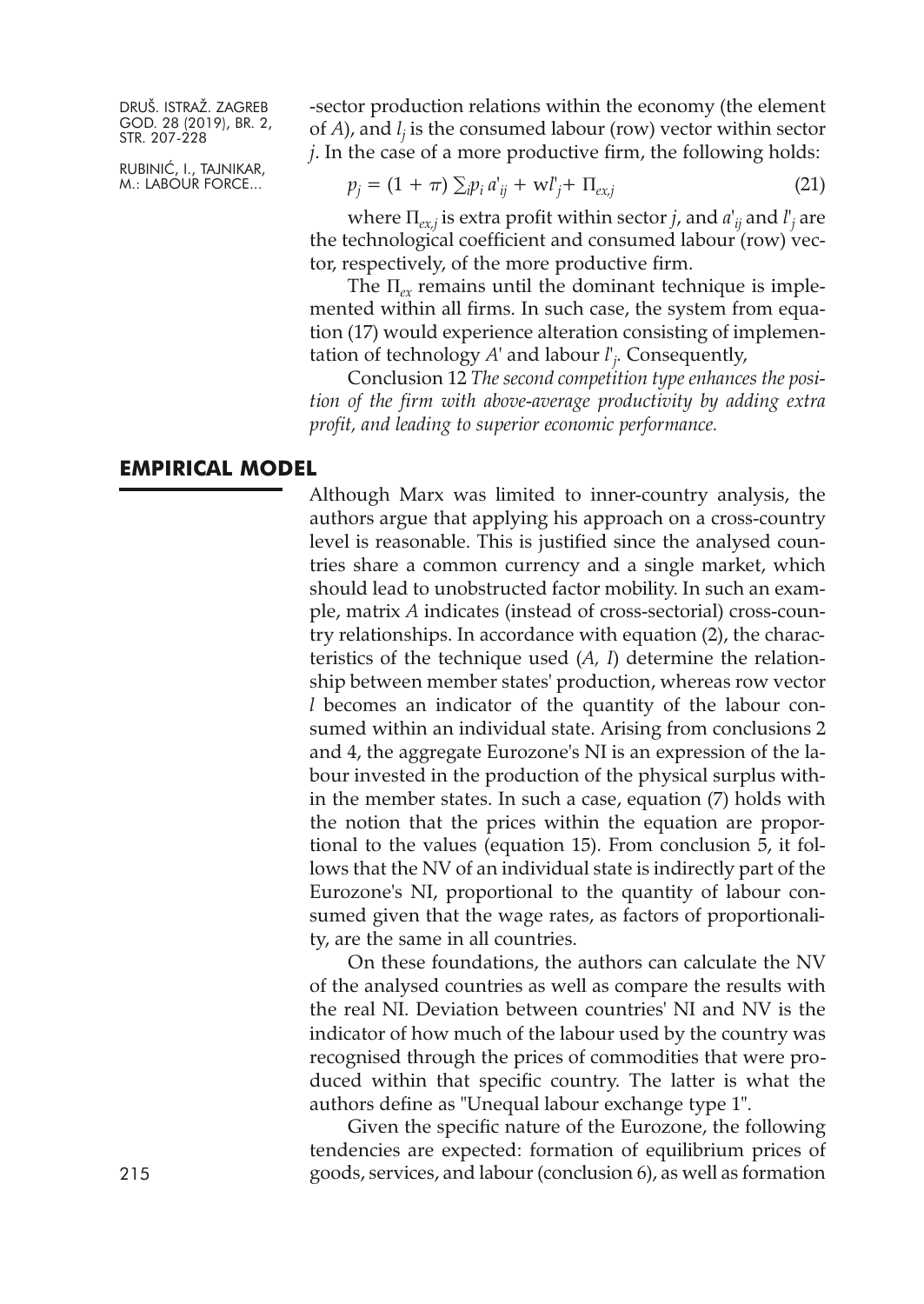RUBINIĆ, I., TAJNIKAR, M.: LABOUR FORCE...

of equilibrium profit rates (conclusion 7). Furthermore, it is reasonable to expect convergence between prices and production prices from equations (16) or (17).

Production prices give the equilibrium national income (hereafter  $NI_{pc}$ ) based on average equilibrium profit rate ( $\pi_{pc}$ ) and uniformed price of the labour force within equilibrium ( $w_{pc}$ ) (conclusion 3). NI<sub>pc</sub> is computed as

$$
NI_{pc} = \pi_{pc} * K + w_{pc} * L \tag{22}
$$

where K denotes capital. If the sector level is replaced with the cross-country level, the country with an above average K/L realises, with the production prices on the market, the above proportional fund of average profits when comparing to the countries with smaller K/L (conclusion 9). Since the differences between  $NI_{nc}$  and the NV exist due to the various K/L among countries, it is only reasonable to compare them (conclusion 10). The presented theory suggests that the countries with a higher K/L should realise a higher  $NI<sub>pc</sub>$  in relation to the NV and vice versa.

When countries with distinct K/L ratios are involved in trade according to their equilibrium positions, they trade commodities with equal production prices, equal wages, and equal profit per capital used, but with different quantities of consumed labour. This is what the authors define as "Unequal labour exchange type 2", which occurs within the equilibrium and is a consequence of unequal K/L between countries. This source of cross-country inequality occurs even if the exchange is conducted on a fair-trade principle. 9

Given that trade, in practice, deviates from the equilibrium/production prices, market disequilibria need to be investigated. Disequilibria appear as the outcome of the existence of monopolies, imperfect competition, and differentiation of commodities. In trade, countries that achieve above-average profits can use the same production techniques, as well as the same quantities of labour as other countries; this constitutes "Unequal labour exchange type 3". Consequentially, these countries receive higher incomes (conclusion 11) and acquire greater wealth by capitalising on their market positions. To discover the impact of disequilibria on (in)equality, a comparison between the actual NI and  $NI<sub>pc</sub>$  must be made. It is worthy to note that equation (7) holds true in the cases of both national incomes, and that both cases are expressing an underlying, equivalent physical surplus. NI is retrieved and consists of real (probably disequilibrium) prices, while  $NI<sub>pc</sub>$  is calculated using production/equilibrium prices of commodities. Therefore, countries with higher NI than  $NI<sub>pc</sub>$  are taking advantage of the disequilibria, i.e. for equal quantity of labour used, countries with higher NI than  $NI<sub>pc</sub>$  realise commodities with above equilibrium prices.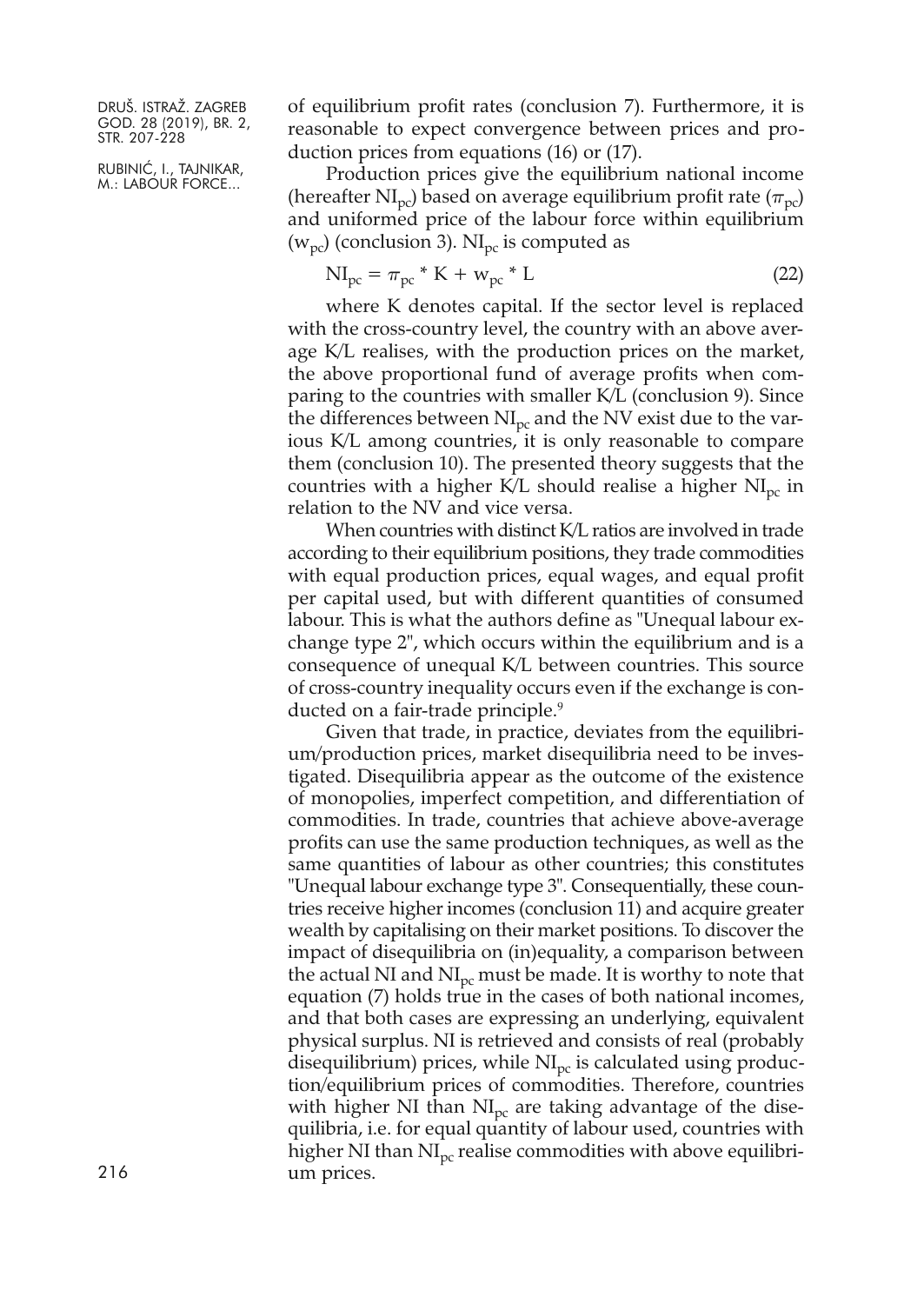RUBINIĆ, I., TAJNIKAR, M.: LABOUR FORCE...

The difference between NI and  $NI<sub>pc</sub>$  can be reflected in higher profits or a higher price of the labour force, which are disequilibria. Who, among the countries, will be the net-winner depends on the matters within the country itself, especially on the development of the national labour force markets (conclusion 8). This can be investigated on a national level by comparing the differences between NI and  $NI<sub>nc</sub>$ , with differences between actual and equilibrium prices of the labour force and profit rate.

Considering trade, extra profit can be generated within the national economy (conclusion 12). The origin of extra profit lies in the distinct labour force productivity and capital efficiency, in productions that are organised in various competitors' countries. Prices in this trade reflect the average efficiency and productivity and are, with extra profit, rewarding countries with lower (average) production costs. One part of the NI of the cost-superior sectors reaps extra profit which enlarges the NI of the country comprised of advanced sectors. A part of the NI of the cost-inferior sectors is lowered by the amount of the extra profit from superior sectors, which has a negative effect on the NI of countries with less advanced sectors. This generates "Unequal labour exchange type 4". In this case, prices within equation (7) remain on the price levels from equation (17). However, the technical coefficients within matrix *A* and the row vector *l* are altered. Within the cost-superior countries, the consumption of the production factors, per unit of  $\text{NI}_{\text{DC}}$  are lower when compared to cost-inferior countries.

The impacts of economic efficiency (labour productivity and capital efficiency) can be investigated using various methods. The authors will address this issue by dividing the profit rates and wage rates into two parts, from which one is used as the measure of economic efficiency. The uniform profit rate can be divided between the share of profits (Π) within the NI (Π/NI) and the relationship between NI and K (Weisskopf, 1979; Moseley, 1988; Duménil & Lévy, 2002; Wolff, 2003; Caselli & Feyrer, 2007; Ferreira, 2011; Chou, Izyumov, & Vahaly, 2016). Using the same logic, the wage rate (W/L) can be divided between the share of wages (W) in NI (W/NI) and the relationship between NI and L. Relations between NI and K and the NI and L are indicators of capital efficiency and labour force productivity. The higher they are, the higher the economy's efficiency is. It's worth noting that, with the purpose of differentiating between extra profits and the effects of market disequilibria, the authors derive extra profits from equilibrium profit and wage rates.

The Eurozone's average efficiency and productivity were calculated and used to obtain efficient profit rate  $(\pi_u)$  and ef-217 **ignorihing fixture finding field wage rates (** $w_u$ **). If such profit and wage rates are used**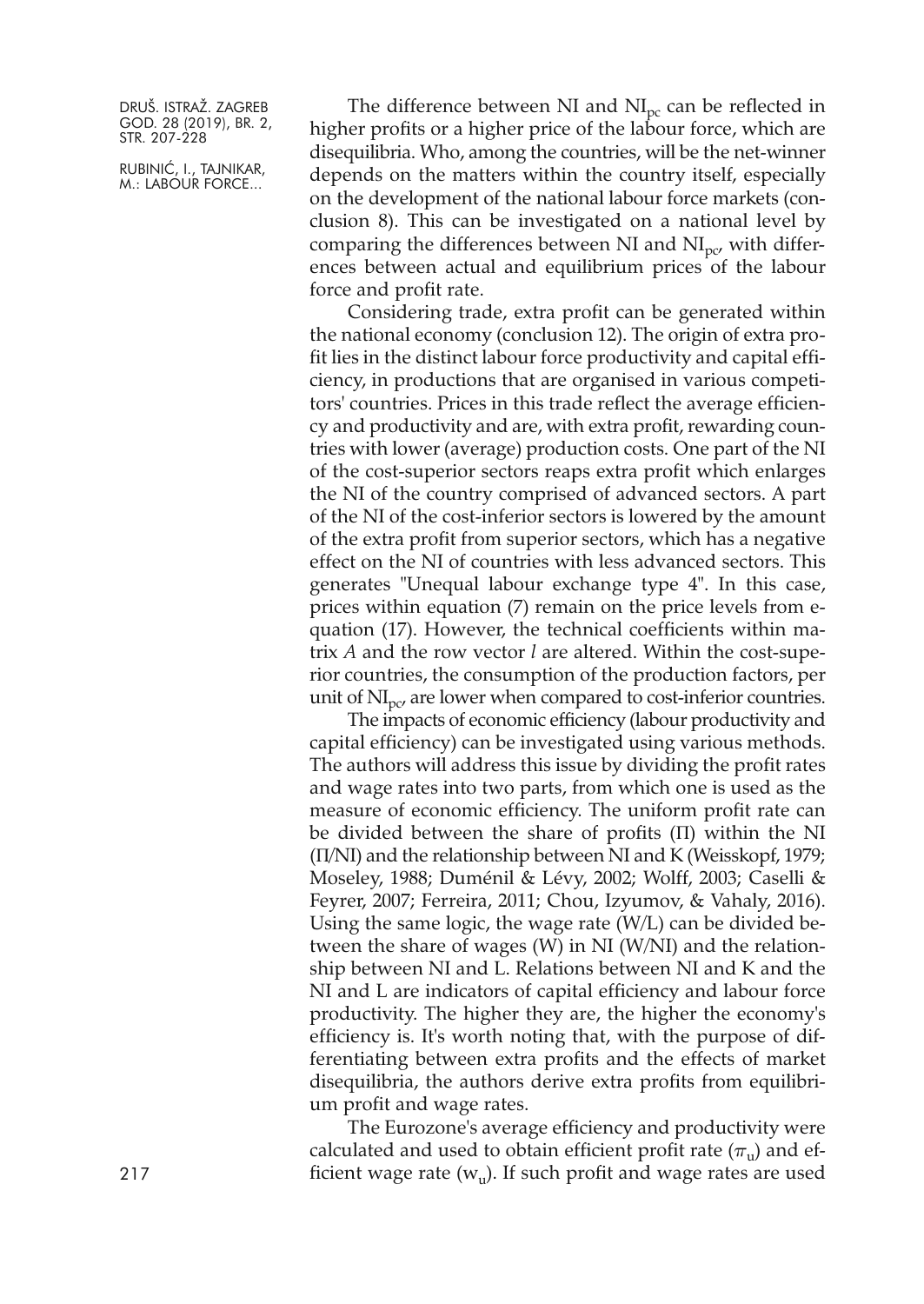RUBINIĆ, I., TAJNIKAR, M.: LABOUR FORCE...

for individual countries, *ceteris paribus*, the efficient national incomes (hereafter  $NI_{u}$ ) that individual countries achieve, under the Eurozone's average productivity and efficiency, can be computed. If  $NI_{u}$  is compared to  $NI_{nc'}$  the information regarding the loss of countries'  $NI<sub>pc</sub>$  due to below-average productivity and efficiency, is received. i.e., the results show how much of the  $NI<sub>pc</sub>$  is gained by the countries with aboveaverage efficiency.

The difference between NI and quantity of used labour (*lx*) within the country is determined by the distinct levels of organic composition of capital, disequilibrium prices of commodities, as well as economic efficiency. Whether these differences are appropriated by workers or capitalists depends on the existing conditions within an individual country's labour markets. This appropriation can be investigated through the exploitation rate from the equation (19).

Exploitation states that the labour invested by workers for production of the surplus consists of two parts. The first part is needed for labour force reproduction and the second is appropriated by the capitalists. If this is investigated through the aspect of labour, the first part represents the necessary labour, while the second part represents the surplus/unpaid labour. This is used to derive the exploitation rate, as did Morishima (1973, pp. 48-49), through the ratio between the unpaid and paid labour:

$$
e = \frac{Unpaid labour}{Paid labour} = \frac{Surplus labour}{Necessary labour} = \frac{NV-W}{W}
$$
 (23)

Given that the total labour invested into production is expressed through a country's NV, and that the paid labour is expressed through non-profit incomes (W), it is straightforward to derive e as the relationship between paid and unpaid labour. It is important to note that the NV of the individual country is proportionate to the labour used in that country, regarding the total labour used in the Eurozone. Both NV and W are expressed in price terms and their difference represents unpaid labour.

Instead of the real price of the labour force, e can also be computed by using equilibrium prices. Such a category is denoted as  $e_{pc}$ . Countries where  $e_{pc}$  > e will "suffer" from lesser exploitation due to the higher actual price of the labour force, than the price that would be formed in an equilibrium state.

#### **METHODOLOGICAL AND DATA ISSUES**

The empirical analysis covers the Eurozone, excluding Luxembourg. The sample size is determined by the model <sup>10</sup> and data availability. The authors departed from Sraffa's metaphor of "instantaneous photograph" (see The Sraffa Paper D3/12/13 (1) – Sraffa's unpublished notes by Wren Library) or"snapshot", which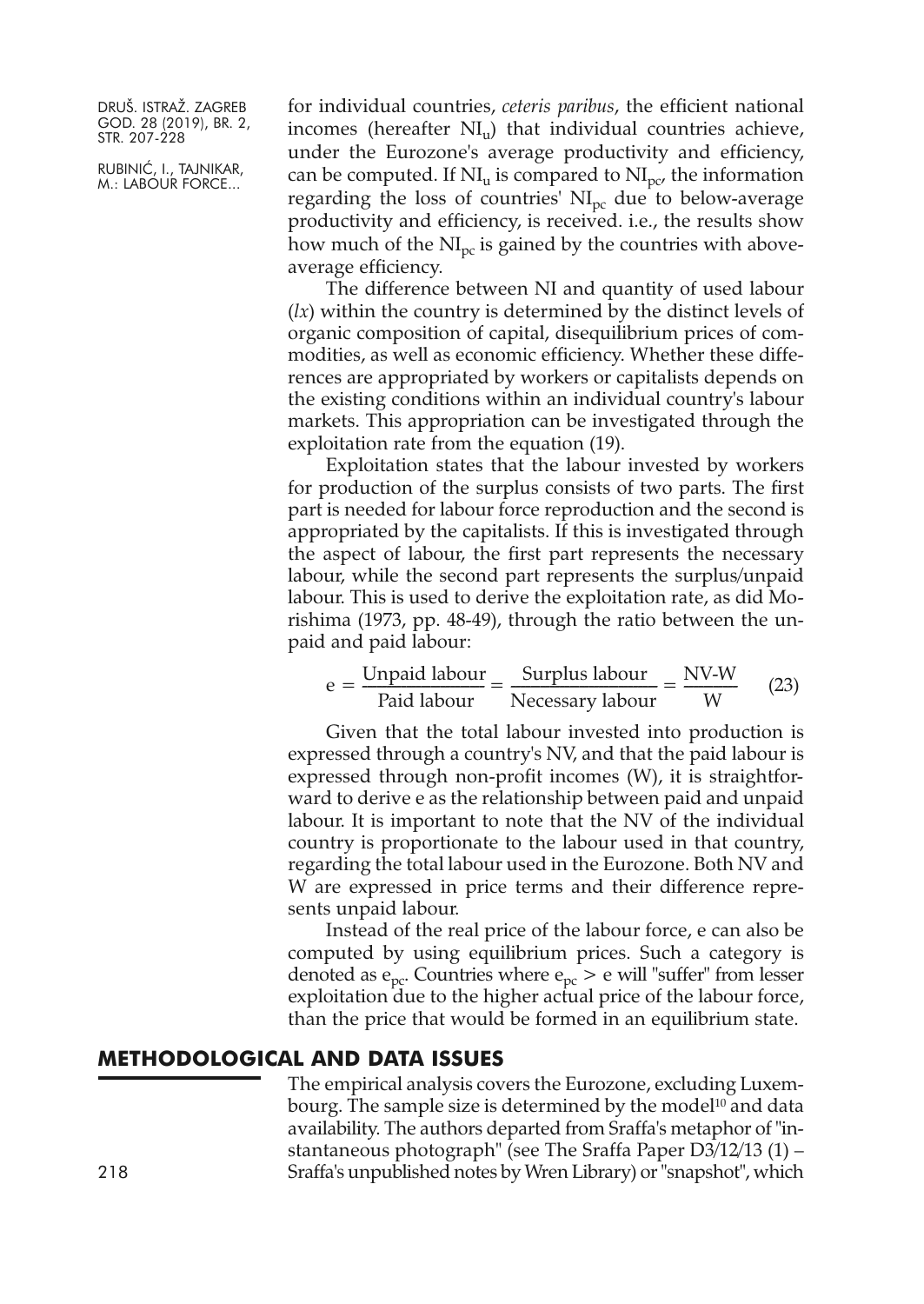RUBINIĆ, I., TAJNIKAR, M.: LABOUR FORCE...

depicts the economic system as frozen at one point in time (Arena & Blankenburg, 2013, p. 8). Hence, the analysis is computed using deflated data from 2004 to 2013, in the form of ten-year annual averages.

The analysis of unequal labour exchange rests on the assumption that inequality is generated in trade within the Eurozone. The same stance is taken by Seretis & Tsaliki (2016, p. 445). This assumption imposes a constraint since the analysed countries also trade with countries not included in this work. By using World Bank (2017) data, it can be calculated that, on average for Eurozone, intra-group export is 42.61% of the total export while, intra-group import is 45.18% of the total import. This limitation does not change the key findings because they are based on the evaluation of the relative position of the country within the group, regarding the unequal labour exchange.

Profit and non-profit (labour) incomes are derived from the United Nations (2016) GDP (Y) calculated as

$$
Y = W_{cg} + \Pi_{cg} + VA_{ue} + T_{ind}
$$
 (24)

where  $W_{cg}$  is the remuneration of employees,  $\Pi_{cg}$  is the gross surplus of enterprises,  $VA<sub>ue</sub>$  is the gross value added of private enterprises (mixed income), and  $T_{ind}$  are indirect taxes, minus subsidies. In order to differentiate between income types, the profit income is computed as the sum of the incomes earned by enterprises, while the labour income is the residual.  $T_{ind}$  is considered part of a non-profit income (defined as the labour income). Profit income is computed as

$$
\Pi = \Pi_{cg} + VA_c \tag{25}
$$

where  $VA_c$  denotes part of the mixed income earned by enterprises. While the categories of  $\Pi_{cg}$  and  $W_{cg}$  can be con-nected to a particular income source, the question arising is how to determine which part of  $VA<sub>ue</sub>$  goes to  $VA<sub>C</sub>$  and which part is earned by employees  $\rm (VA_l).^{11}$  For this purpose, the authors used Gollin's (2002) approach, which treats mixed incomes as being comprised of the same mix of labour and capital income as the rest of the economy. The advantage of such an approach, besides the creation of country-specific anchors, is that it does not omit the labour income of the self-employed agents. Received values are divided by the total output to receive the specific income shares.

A theoretical category of a country's national income (NI) from equation (7) is taken from the World Bank (2016) and is expressed as GDP in 2011 PPP \$. Derived from the same source is the data on investment expressed in 2011 PPP \$. Conversion to PPP was computed using the World Bank conversion factors and the result was later adjusted by the price index ratio of the investment goods to GDP using the Penn World Ta-219 bles 9.0. from the University of Groingen (2016). Employment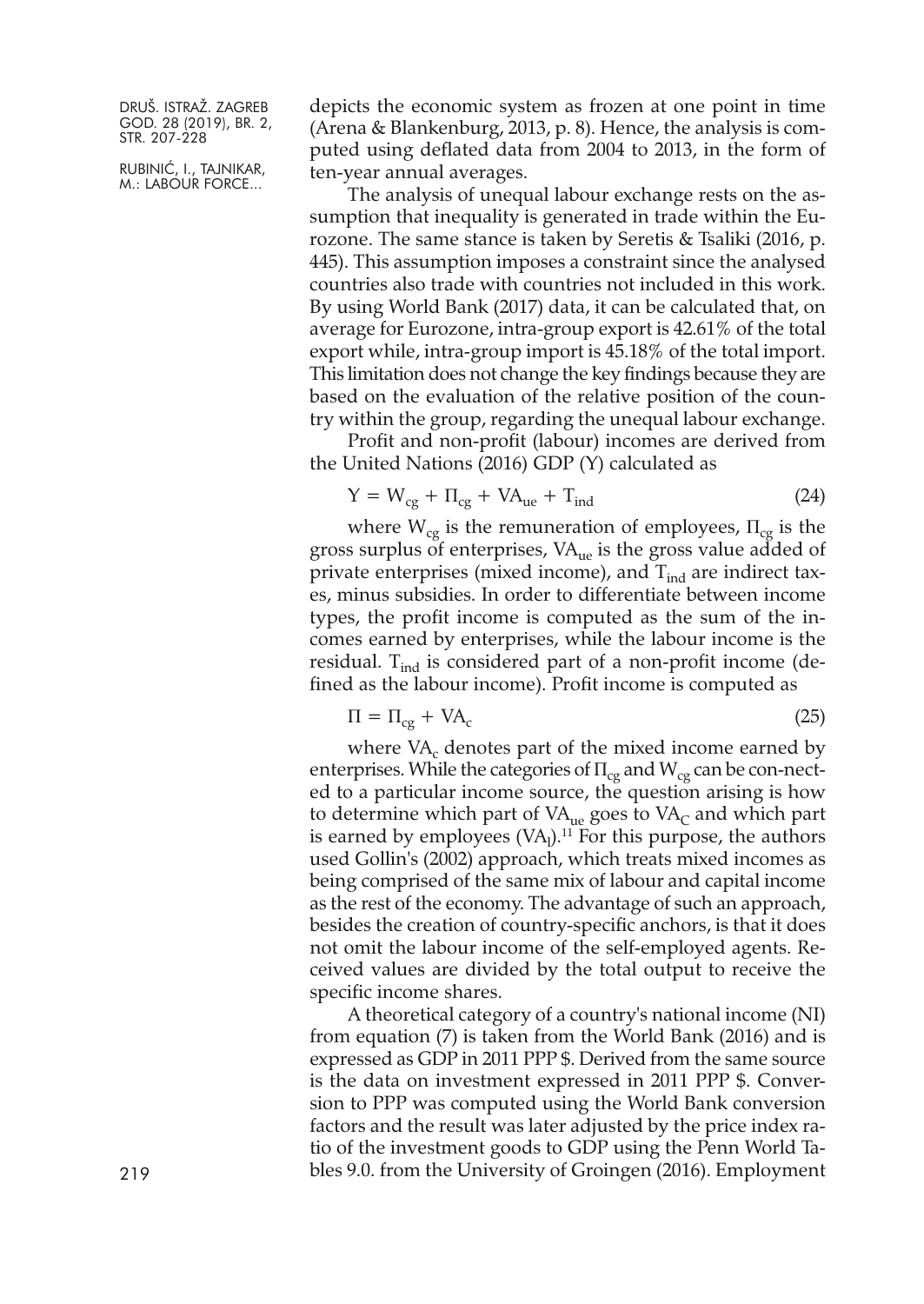RUBINIĆ, I., TAJNIKAR, M.: LABOUR FORCE...

data is retrieved from EUROSTAT (2016) and consists of information on total employment (20-64). The total amount of labour consumed in each country (L) is treated as homogenous and measured by the number of employed.

Capital variable is estimated, using the perpetual-inventory method based on the annual investment data (Chou, Izyumov, & Vahaly, 2016; Fraumeni, 1997; Katz & Herman, 1997), as

$$
K_t = K_0 (1 - \delta)^t + \sum_{n=0}^{(t-1)} l_{t-n} (1 - \delta)^n
$$
 (26)

where capital in each year ( $\mathrm{K}_\mathrm{t}$ ) is a function of the initial capital stock  $(K_0)$ , investment (I), and the depreciation rate (δ).  $K_0$  is calculated according to Harberger (1978) using the "stockcapit" command in Stata (Amadou, 2011).

#### **RESULTS AND IMPLICATIONS**

Regarding the "Unequal labour exchange type 1", the comparison between the computed NV and NI of the individual country indicates the social recognition of the consumed labour within the NI of each country.



O FIGURE 1 The ratio between national income and new value created in the Eurozone (ten-year average for the period 2004–2013)

As depicted, 10 out of 18 countries, <sup>12</sup> in the form of NI, do not receive the result of labour that was invested in the production of that NI. The worst outcome is obtained in Latvia  $(51\%)$  and the best in Ireland  $(125\%)$ . There are, in any given moment, approximately 6.4 million employees from the countries that do not receive recognition of total labour invested in their NI, working for countries that receive more of the recognised labour in their NI than they consumed in the production of surplus. During the reference period, approximately 577 billion 2011 PPP\$ in NI is lost annually by 10 countries in the form of the labour invested and not recognised in the NI.

In accordance with the "Unequal labour exchange type 2", the countries with higher K/L should realise a higher  $N_{\text{pc}}$  in relation to the NV.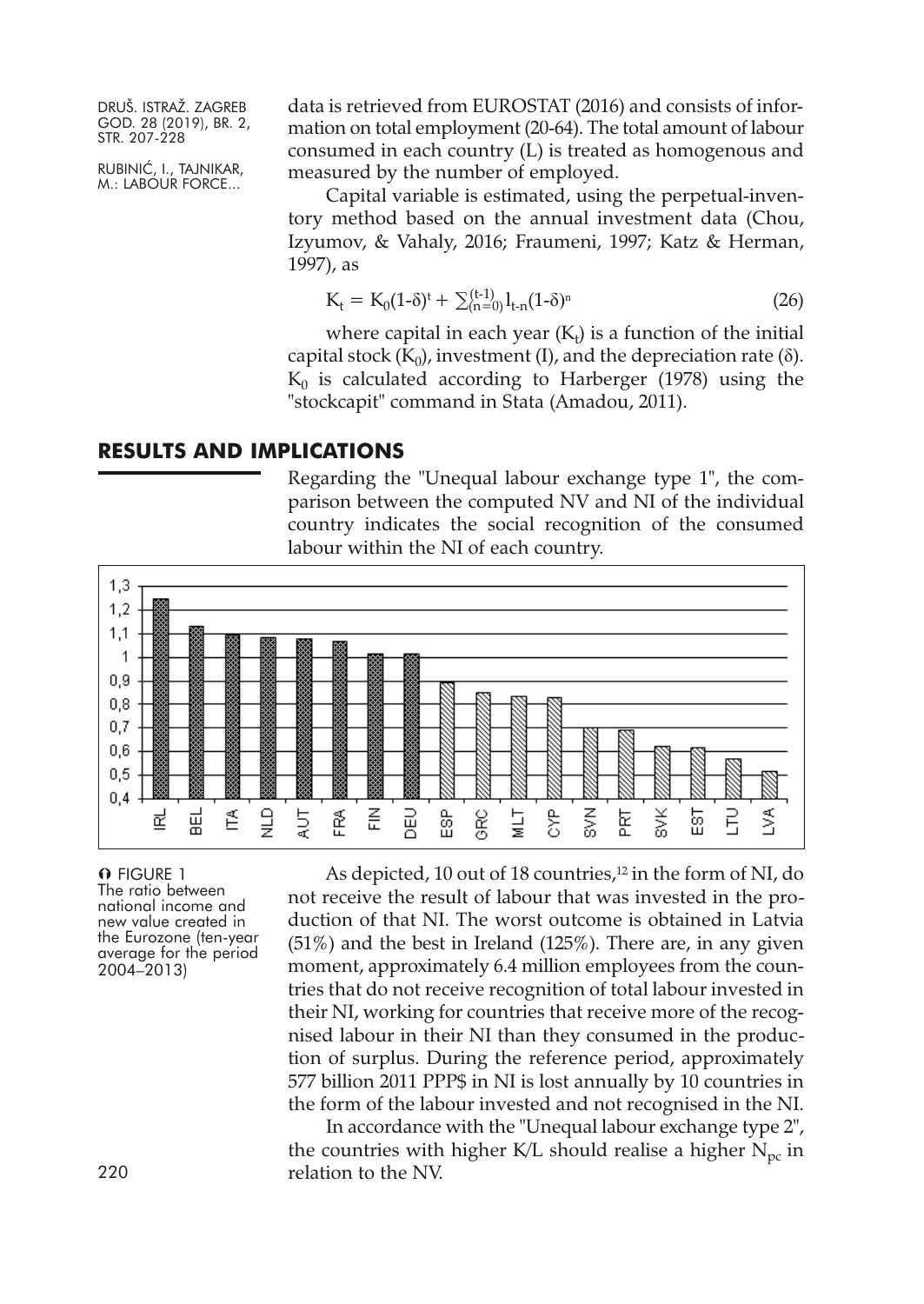

O FIGURE 2 The ratio between new value created and equilibrium national income in the<br>Eurozone (ten-year<br>average for the period 2004–2013)

**O** FIGURE 3<br>The ratio between actual national income<br>
and equilibrium<br>
national income in the<br>
Eurozone (ten-year<br>
average for the period 2004–2013)

 $NI<sub>pc</sub>$  is greater than the NV, i.e. the NI which countries would appropriate on the basis of used labour in Ireland, France, Austria, Netherlands, Belgium, Italy, and Finland. These countries also realise an above-average K/L (mean is 219,446). In Ireland, the highest K/L comes along with the biggest difference between the  $NI<sub>pc</sub>$  over the NV. The opposite practice occurs in Lithuania. Therefore, even if there is no market disequilibria, the K/L in individual countries yields different quantities of labour invested per unit of NI leading to "Unequal labour exchange type 2".

Countries with higher NI than  $NI<sub>pc</sub>$  are taking advantage of the market's disequilibria leading to the creation of the "Unequal labour exchange type 3".



Figure 3 confirms the existence of the "Unequal labour exchange type 3". In disequilibrium, the state beneficiaries in higher NI are Ireland (9.8% of NI<sub>pc</sub>), Belgium, Italy, Germany, Netherlands, Austria, and Malta  $(0.4\% \text{ of } NI_{nc})$ . In contrast, there is Latvia for which the NI is only 65% of the  $NI<sub>pc</sub>$ .

Around 36% of the cumulative NI obtained within the analysed dataset is appropriated by the capital owners, in terms of profit. The remaining consists of the part appropri-221 ated by workers and the public sector. Among the countries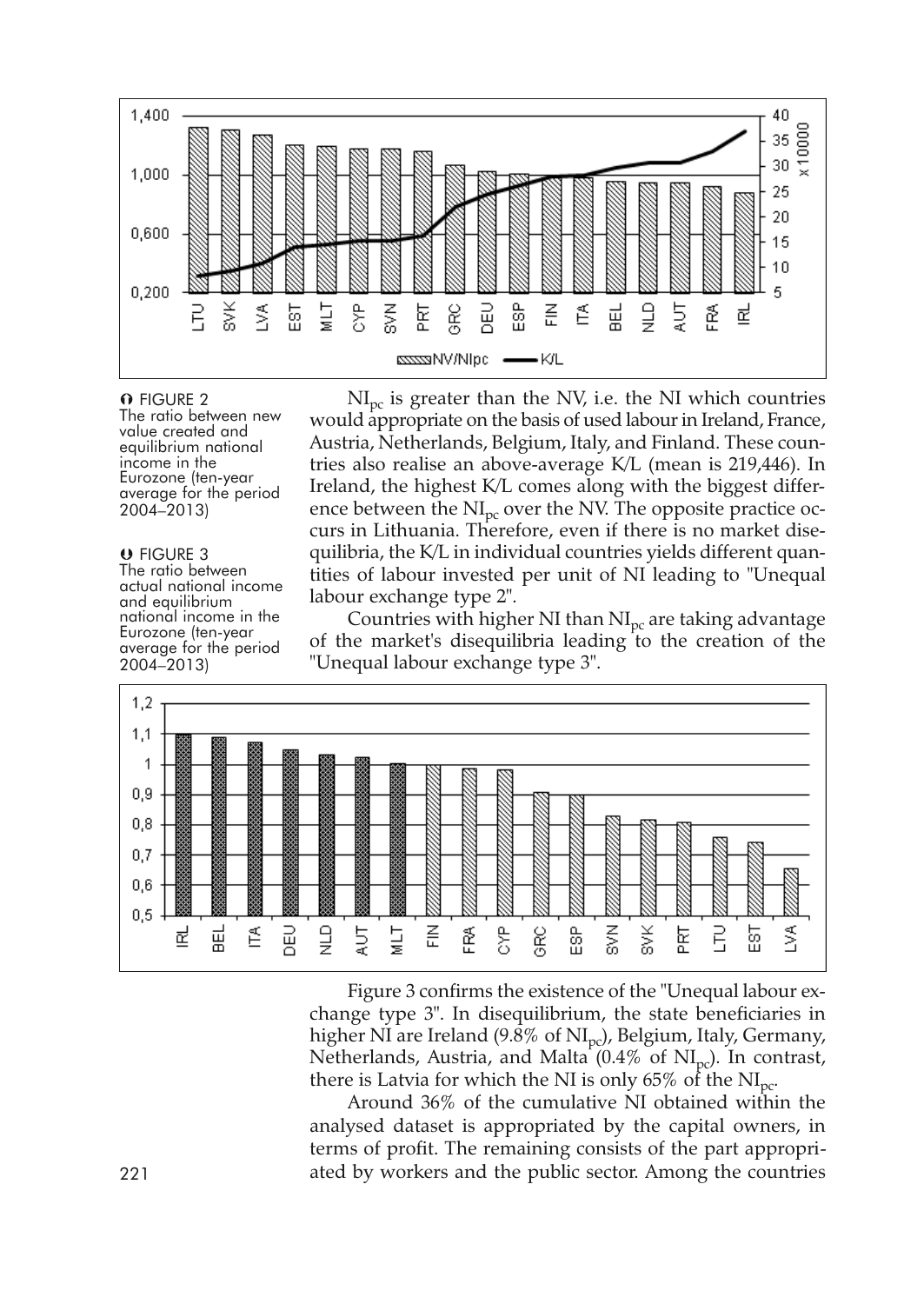RUBINIĆ, I., TAJNIKAR, M.: LABOUR FORCE...

that have higher NI than  $NI<sub>nc</sub>$ , the Netherlands and Austria are expressing this difference in above-average prices of the labour force, where the average annual price is 57.274 2011 PPP \$. Malta expresses this difference in above-average profit rates. Ireland, Italy, Belgium, and Germany express the difference in both an above-average price of the labour force and above-average profit rates. Latvia, Estonia, Lithuania, Slovenia, Portugal, Greece, Slovakia, and Cyprus are losing NI on markets because their NI is smaller than the  $NI<sub>pc</sub>$ . However, the latter countries have above-average profit rates, meaning that the losses on the market are at the expense of the labour force. Spain has an NI smaller than the  $NI<sub>pc</sub>$  expressed in below-average prices of the labour force and below-average profit rates. Finland and France have NI smaller than  $NI<sub>pc</sub>$ and express these differences in the below-average profits and an above-average price of labour. A special case is France with an NI below the  $NI<sub>pc</sub>$  but with the highest prices of the labour force (115% of the equilibrium price) and the lowest profit rates.

 FIGURE 4 The influence of<br>productivity and efficiency on economic<br>performance of the<br>Eurozone (ten-year<br>average for the period 2004–2013)

The ultimate inequality source is the "Unequal labour exchange type 4", which prevails since the more efficient countries use fewer production factors for the production of a unit of  $NI<sub>pc</sub>$  than is the case in cost-inferior countries.



The influence of productivity and efficiency on economic performance was expressed as the ratio between  $NI<sub>pc</sub>$  and NIu. In Lithuania, Slovakia, Latvia, Estonia, Malta, Cyprus, and Slovenia, the  $NI<sub>pc</sub>$  is reaching an 84-95% span of effectiveness (NI<sub>u</sub>). The characteristic of these countries is that they, in the same order, have a smaller K/L.

Finally, the impact of all the factors affecting the unequal labour exchange is expressed through the distinct national exploitation rates.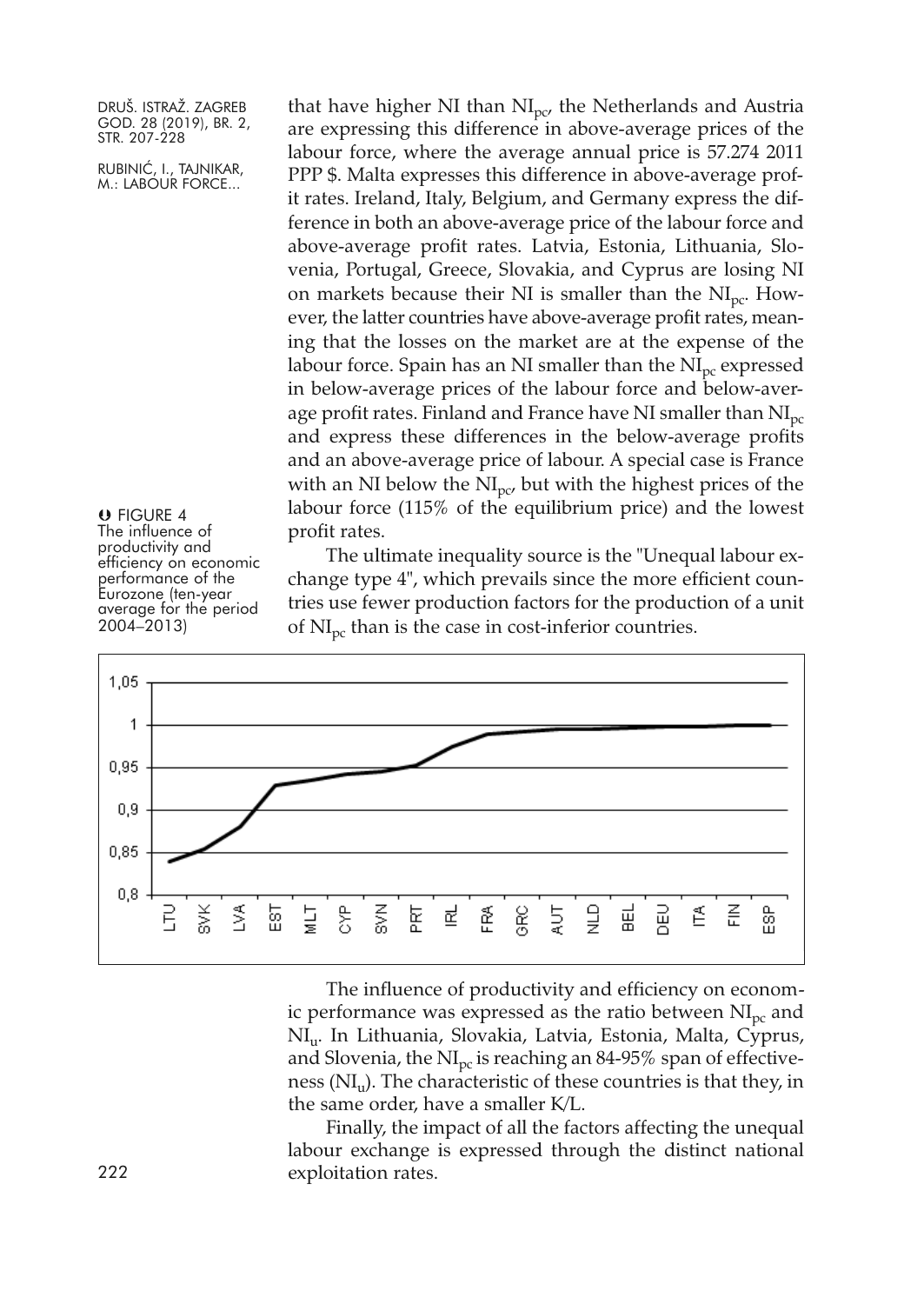

O FIGURE 5 The Eurozone exploitation rate (ten-year average for the period 2004–2013)

In France (e=0.36) 74% of labour invested in production is used to produce commodities for reproduction of the labour force. On the other hand, in Latvia, workers appropriate only 30% (e=2.25). The average Eurozone's e is 0.98 meaning that, on average, workers work almost an equal amount of time for themselves as they do for the capitalists.

If the exploitation is computed by using the equilibrium prices, the results indicate that higher exploitation, due to the lower price of the labour force than that in an equilibrium state, is affecting the following countries in descending order: Latvia, Lithuania, Slovakia, Estonia, Portugal, Slovenia, Cyprus, Greece, Malta, and Spain. The rest of the countries are benefiting from this situation.

#### **CONCLUSION**

Under the scope of the paper, the authors investigated the creation of cross-country inequalities within the Eurozone. Based on the results of this research, it can be concluded that unequal labour exchange is an essential concept that generates inequality. The fundamental problem that arises from unequal labour exchange is that with one hour of work, workers realise a different NI within individual countries.

These differences are largely explained by the influence of distinct K/L ratios among countries. In cases where one unit of labour is backed by more units of capital, the formation of a uniform profit demands a higher price, which leads to a higher NI per unit of labour force or per unit of labour. The differences in K/L ratios are crucial for explaining the differences between GDP per unit of labour force among member states. However, they are not significant in explaining the differences in the prices of the labour force and/or price of capital within the distinct member states.

The influence of the K/L is further enhanced by the un-223 equal labour exchange that arises due to market disequilibria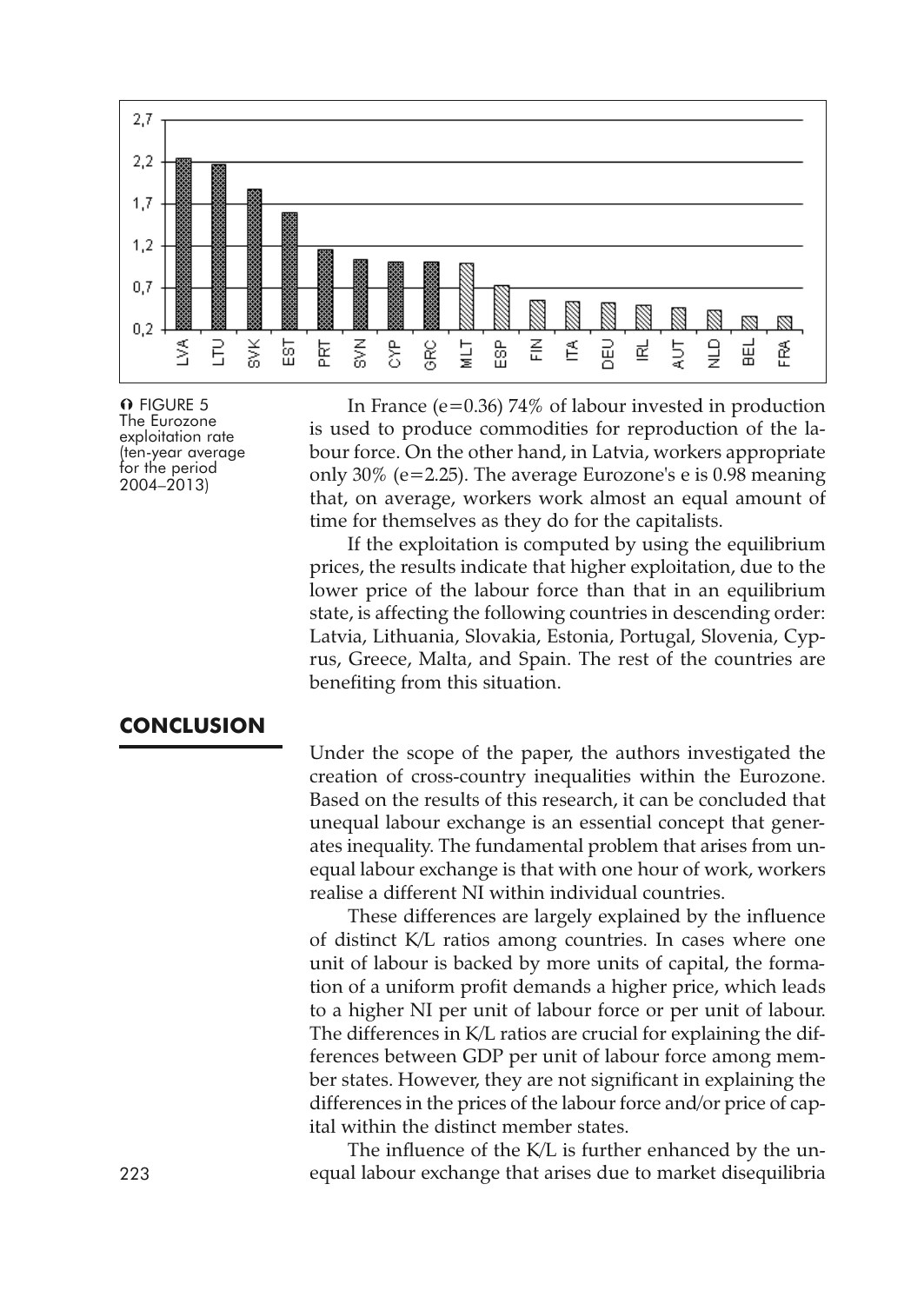RUBINIĆ, I., TAJNIKAR, M.: LABOUR FORCE...

consisting of monopolies, imperfect competition, and differentiation of commodities. Countries that are left in a worse position because of K/L, in principle, also lose because of market disequilibria (reflected in differences between NI and  $\text{NI}_{\text{pc}}$ ). The deviation among NI and  $NI<sub>nc</sub>$  in certain countries, can explain the level of prices of the labour force. In some countries, the deviation explains both profit rates and the price of the labour force. A unique position goes to France, which has an NI lower than the  $NI<sub>pc</sub>$  but, simultaneously, has the highest price of the labour force and the lowest profit rates, when compared to the data set.

In addition, certain countries are losing due to lower labour productivity and capital efficiency. In this case, if a country's economic efficiency were higher, that country would be able to realise higher prices of the labour force and/or higher profit rates.

The combined effects of the unequal labour exchange are manifested within the exploitation rate. Within the Eurozone, there are countries in which workers work more time for the capitalist's profits than for themselves, and countries where the opposite holds.

The results indicate that within the Eurozone, the prices of the labour force are not uniform on a cross-country level. Given that countries share a common currency, theoretical reasoning would argue that labour prices among countries should converge. This does not occur, which indicates underdeveloped labour force mobility. Similar results are received when profit rates are in question. The profit rates among countries are not converging, which means that capital mobility is more of a theoretical construct than an economic reality.

Contemplating on the non-convergence and the cross- -country inequalities, one can conclude that the Eurozone countries are far from effective single market integration. Therefore, the existing Eurozone's structure, influenced by the aforementioned economic forces, questions the very values (equality, inclusion, cohesion, and solidarity) upon which it is founded.

Finally, the presented model can serve as a platform for tackling the omitted Eurozone challenges related to, among others, migrations/movers, balance of trade, external debt, etc. Future research should be extended to include the time series analysis, allowing for inquiry into inequality dynamics and serving as the foundation upon which a panel investigation can be performed. The ultimate contribution of which would be the detection of the determinants governing the country's relative position and serving as a basis for the redefinition of the current, sub-optimal, policy decisions.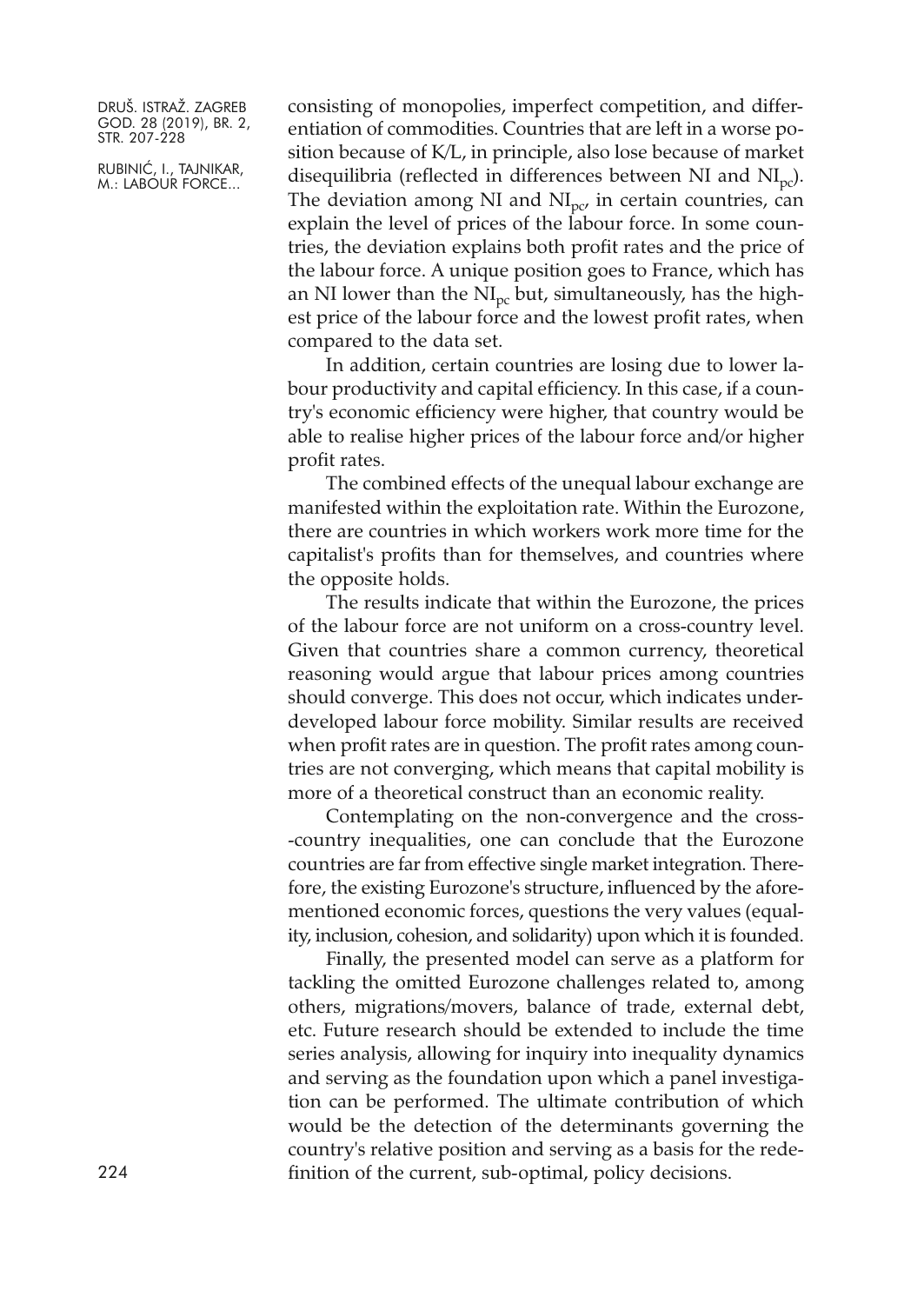<sup>1</sup> This is what Marx (1990, p. 133) refers to as "physical bodies of commodities".

<sup>2</sup> Taking into account a strictly positive Leontief-inverse. See van Schaik (1976, p. 29).

<sup>3</sup> This relation is established within equation (11).

<sup>4</sup> This is a sign of a structural matching of supply and demand.

 $5 s<sub>w</sub>$  is a column vector denoting a part of the physical surplus appropriated by workers.

<sup>6</sup> The capitalist appropriation takes the form of profit once the commodity has been realised on the market.

<sup>7</sup> K/L, known in Marxian terminology as the organic composition of capital (1990, p. 762).

<sup>8</sup> The term "extra profit" refers to Marx's "extra-Mehrwert". This term occurs in more than one version, some of which are: surplus profit, super profit, extra profit, and extra surplus-value.

<sup>9</sup> Emmanuel (1972, p. 163) emphasises that the differentiation of organic composition is inevitable and that it appears even in the model of perfect competition, due to the specific technical features used in production.

<sup>10</sup> The model holds if restrictions on the common currency area and single market are met.

<sup>11</sup> UN-NAS does not differentiate between mixed incomes, according to the source of income.

<sup>12</sup> Within all charts, authors used UN (ISO 3166-1 alpha-3) country abbreviations.

### **REFERENCES**

Abraham-Frois, A. G., & Berrebi, E. (1979). *Theory of value, prices and accumulation*. Cambridge: Cambridge University Press.

Amadou, D. I. (2011). STOCKCAPIT: Stata module to calculate physical capital stock by the Perpetual-Inventory method*. Statistical Software Components S457270.*

Amin, S. (1974). *Accumulation on a world scale*. New York: Monthly Review Press.

Arena, R., & Blankenburg, S. (2013). Sraffa, Keynes, and post-Keynesians: Suggestions for a synthesis in the making. In G. C. Harcourt, & P. Kriesler (Eds.), *The Oxford handbook of post-Keynesian economics, Volume 1* (pp. 62–81). Oxford: Oxford Handbooks Online. [https://doi.](https://doi.org/10.1093/oxfordhb/9780195390766.013.0004) [org/10.1093/oxfordhb/9780195390766.013.0004.](https://doi.org/10.1093/oxfordhb/9780195390766.013.0004)

Borchardt, J. (1921). *The people's Marx*. London: International Bookshop Limited.

Bose, A. (1980). *Marx on exploitation and inequality*. Delhi: Oxford University Press.

Bródy, A. (1970). *Proportions, prices and planning*. Budapest: Akadé-225 miai Kiadó.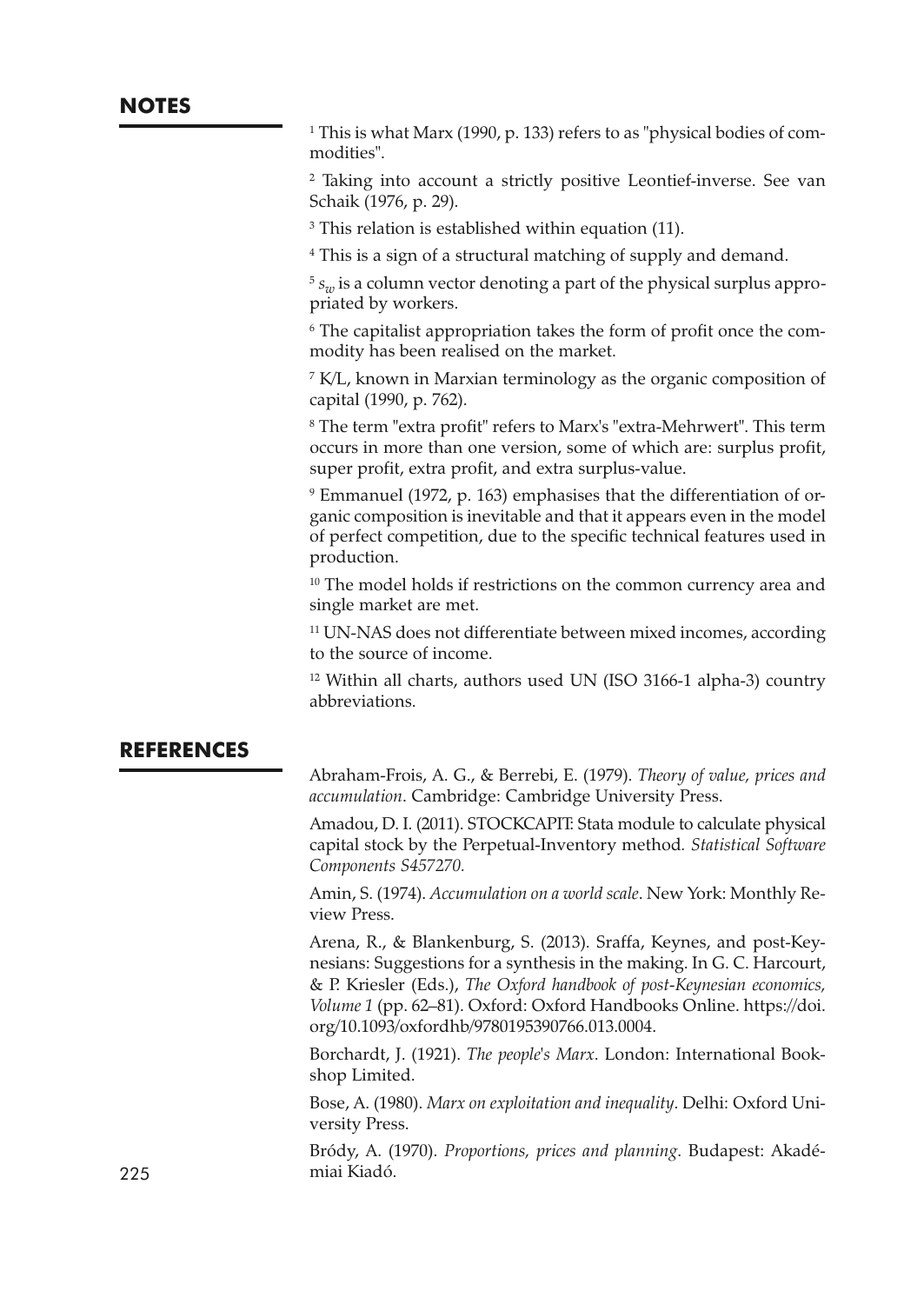RUBINIĆ, I., TAJNIKAR, M.: LABOUR FORCE...

Brolin, J. (2007). *The bias of the world* (Doctoral dissertation). Human Ecology Division, Lund University. Available at [https://lup.lub.lu.se/](https://lup.lub.lu.se/search/publication/25251) [search/publication/25251](https://lup.lub.lu.se/search/publication/25251)

Caselli, F., & Feyrer, J. (2007). The marginal product of capital. *The Quarterly Journal of Economics, 122*(2), 535–568. [https://doi.org/10.1162/](https://doi.org/10.1162/qjec.122.2.535) [qjec.122.2.535](https://doi.org/10.1162/qjec.122.2.535)

Chou, N. T., Izyumov, A., & Vahaly, J. (2016). Rates of return on capital across the world: Are they converging? *Cambridge Journal of Economics, 40*(4), 1149–1166. [https://doi.org/10.1093/cje/bev065.](https://doi.org/10.1093/cje/bev065)

Desai, M. (1974). *Marxian economictheory.* London: Gray-Mills Publishing.

Dragičević, A. (1979). *Hrestomatija političke ekonomije* (*A chrestomathy of the political economy*) (vol. 2). Zagreb: Školska knjiga.

Duménil, G., & Lévy, D. (2002). The field of capital mobility and the gravitation of profit rates (USA 1948–2000). *Review of Radical Political Economics, 34*(4), 417–436. [https://doi.org/10.1016/S0486-6134\(02\)00177-8](https://doi.org/10.1016/S0486-6134(02)00177-8)

Emmanuel, A. (1972). *Unequal exchange: A study of the imperialism of trade.* New York: Monthly Review Press.

Eurostat (2016). *Total employment 20-64.* Available at <http://ec.europa.eu>

Ferreira, A. L. (2011). On the differences between the marginal product of capital across countries. *The Manchester School, 79*(3), 455–479. [https://doi.org/10.1111/j.1467-9957.2009.02163.x.](https://doi.org/10.1111/j.1467-9957.2009.02163.x)

Fraumeni, B. M. (1997). The measurement of depreciation in the U.S. national income and product accounts. *Survey of Current Business, 77*, 7–23.

Gollin, D. (2002). Getting income shares right. *Journal of Political Economy, 110*(2), 458–474. [https://doi.org/10.1086/338747.](https://doi.org/10.1086/338747)

Harberger, A. (1978). *Perspectives on capital and technology in less developed countries*. Contemporary economic analysis: papers pres. at the Conference of the Association of University Teachers of Economics, 1, 15–40.

Katz, A., & Herman, S. (1997). Improved estimates of fixed reproducible tangible wealth, 1929-95. *Survey of Current Business, 77,* 69–92.

Marx, K. (1947). *Mezdno delo in kapital* (*Wage-Labour and Capital*). Ljubljana: Cankarjeva založba.

Marx, K. (1990). *Capital, Volume 1.* London: Penguin.

Marx, K. (1991). *Capital, Volume 3.* London: Penguin.

Meek, R. L. (1956). *Studies in the labour theory of value.* London: Monthly Review Press.

Morishima, M. (1973). *Marx's economics*. Cambridge: Cambridge University Press.

Moseley, F. (1988). The rate of surplus value, the organic composition, and the general rate of profit in the U.S. economy, 1947-67. *The American Economic Review, 78*(1), 298–303.

Newman, P. (1962). Production of commodities by means of commodities. *Swiss Journal of Economics and Statistics, 98*(1), 58–75.

Okisio, N. (1963). A mathematical note on Marxian theorems. *Weltwirtschaftliches Archiv, 91,* 287–298.

Piketty, T. (2015). *The economics of inequality*. London: Harvard University Press. <https://doi.org/10.4159/9780674915565>

226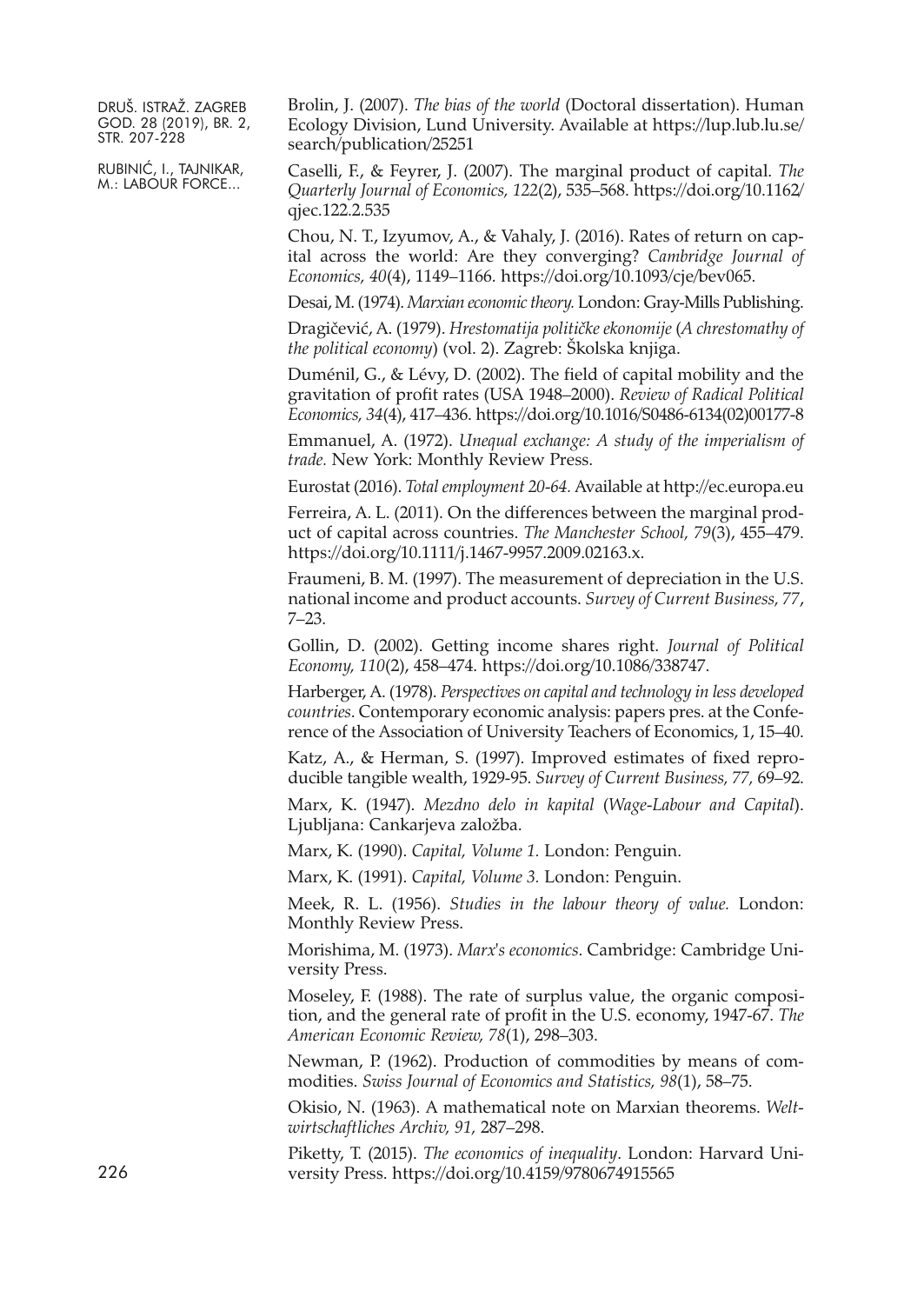RUBINIĆ, I., TAJNIKAR, M.: LABOUR FORCE...

Schefold, B. (2014). Profits equal surplus value on average and the significance of this result for the Marxian theory of accumulation. *Cambridge Journal of Economics, 40*(1), 165–199. [https://doi.org/10.1093/](https://doi.org/10.1093/cje/beu077) cie/beu077

Seretis, S. A., & Tsaliki, P. V. (2016). Absolute advantage and international trade: Evidence from four Euro-zone economies. *Review of Radical Political Economics, 48*(3), 438–451. [https://doi.org/10.1177/048661](https://doi.org/10.1177/0486613415603160) [3415603160](https://doi.org/10.1177/0486613415603160)

Sraffa, P. (1960). *Production of commodities by means of commodities*. Cambridge: Cambridge University Press.

United Nations (2016). *UN national accounts statistics database*. Available at <http://unstats.un.org>

University of Groingen (2016). *Penn world tables 9.0.* Available at <http://www.ggdc.net/pwt>

van Schaik, A. B. T. M. (1976). *Reproduction and fixed capital*. Tilburg: Tilburg University Press. <https://doi.org/10.1007/978-94-011-7970-6>

Weisskopf, T. E. (1979). Marxian crisis theory and the rate of profit in the postwar U.S. economy. *Cambridge Journal of Economics*, 3(4), 341–378. <https://doi.org/10.1093/oxfordjournals.cje.a035429>

Weizsäcker, C. C. (1973). Modern capital theory and the concept of exploitation. *Kyklos, 26*(2), 245–281. [https://doi.org/10.1111/j.1467-6435.](https://doi.org/10.1111/j.1467-6435.1973.tb01862.x) [1973.tb01862.x](https://doi.org/10.1111/j.1467-6435.1973.tb01862.x)

Wolff, E. (2003). What's behind the rise in profitability in the US in the 1980s and 1990s? *Cambridge Journal of Economics, 27*(4), 479–499. <https://doi.org/10.1093/cje/27.4.479>

Wolfstetter, E. (1973). Surplus labour, synchronised labour costs and Marx's labour theory of value. *The Economic Journal, 83*(331), 787–809. <https://doi.org/10.2307/2230671>

World Bank (2016). *World development indicators*. Available at [http://](http://worldbank.org) [worldbank.org](http://worldbank.org)

World Bank (2017). *World integrated trade solutions*. Available at [http://](http://wits.worldbank.org) [wits.worldbank.org](http://wits.worldbank.org)

# Eksploatacija radne snage i nejednaka razmjena rada kao temeljni uzroci nejednakosti država eurozone

Ivan RUBINIĆ Pravni fakultet, Rijeka Maks TAJNIKAR Ekonomski fakultet, Ljubljana

Kamen temeljac ovoga rada predstavlja razvoj modela koji istražuje izvore ekonomskih nejednakosti kao derivata iskorištavanja radne snage. Polazište istrage temelji se na teoriji nejednake razmjene rada. Koncept, koji se empirijski analizira koristeći se članicama eurozone, jest taj da je 227 fenomen nejednake razmjene rada između zemalja, kao